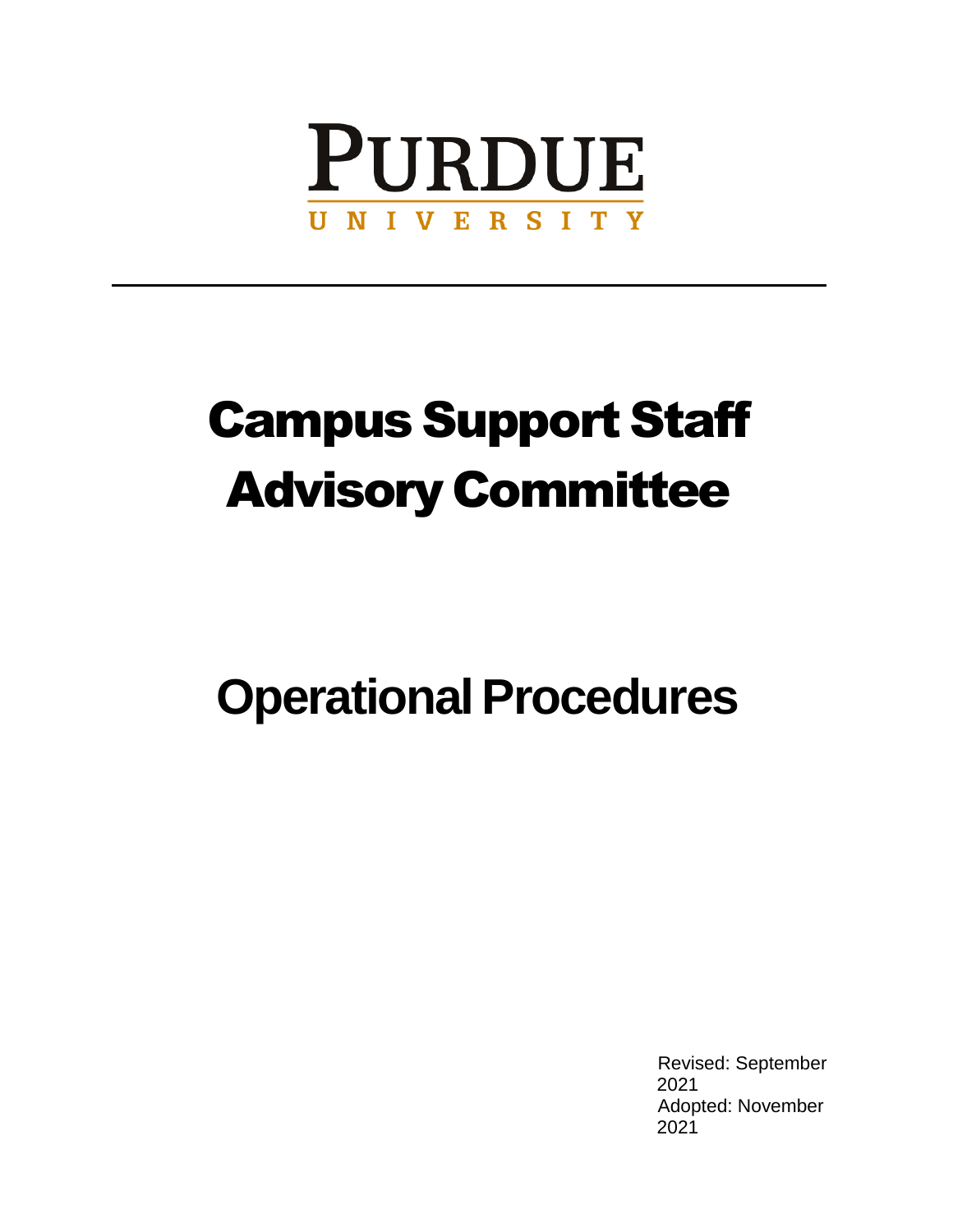| <b>Section I- Governing Document</b>                  |  |
|-------------------------------------------------------|--|
|                                                       |  |
|                                                       |  |
|                                                       |  |
| Section II - Organization                             |  |
|                                                       |  |
|                                                       |  |
|                                                       |  |
|                                                       |  |
|                                                       |  |
|                                                       |  |
|                                                       |  |
|                                                       |  |
|                                                       |  |
| Section III - Membership, Rights and Responsibilities |  |
|                                                       |  |
|                                                       |  |
|                                                       |  |
|                                                       |  |
|                                                       |  |
|                                                       |  |
|                                                       |  |
|                                                       |  |
|                                                       |  |
|                                                       |  |
| <b>Section IV - Officers</b>                          |  |
|                                                       |  |
|                                                       |  |
|                                                       |  |
|                                                       |  |
|                                                       |  |
|                                                       |  |
|                                                       |  |
| <b>Section V - Meetings and Business</b>              |  |
|                                                       |  |
|                                                       |  |
|                                                       |  |
|                                                       |  |
|                                                       |  |
|                                                       |  |
|                                                       |  |

#### **Table of Contents**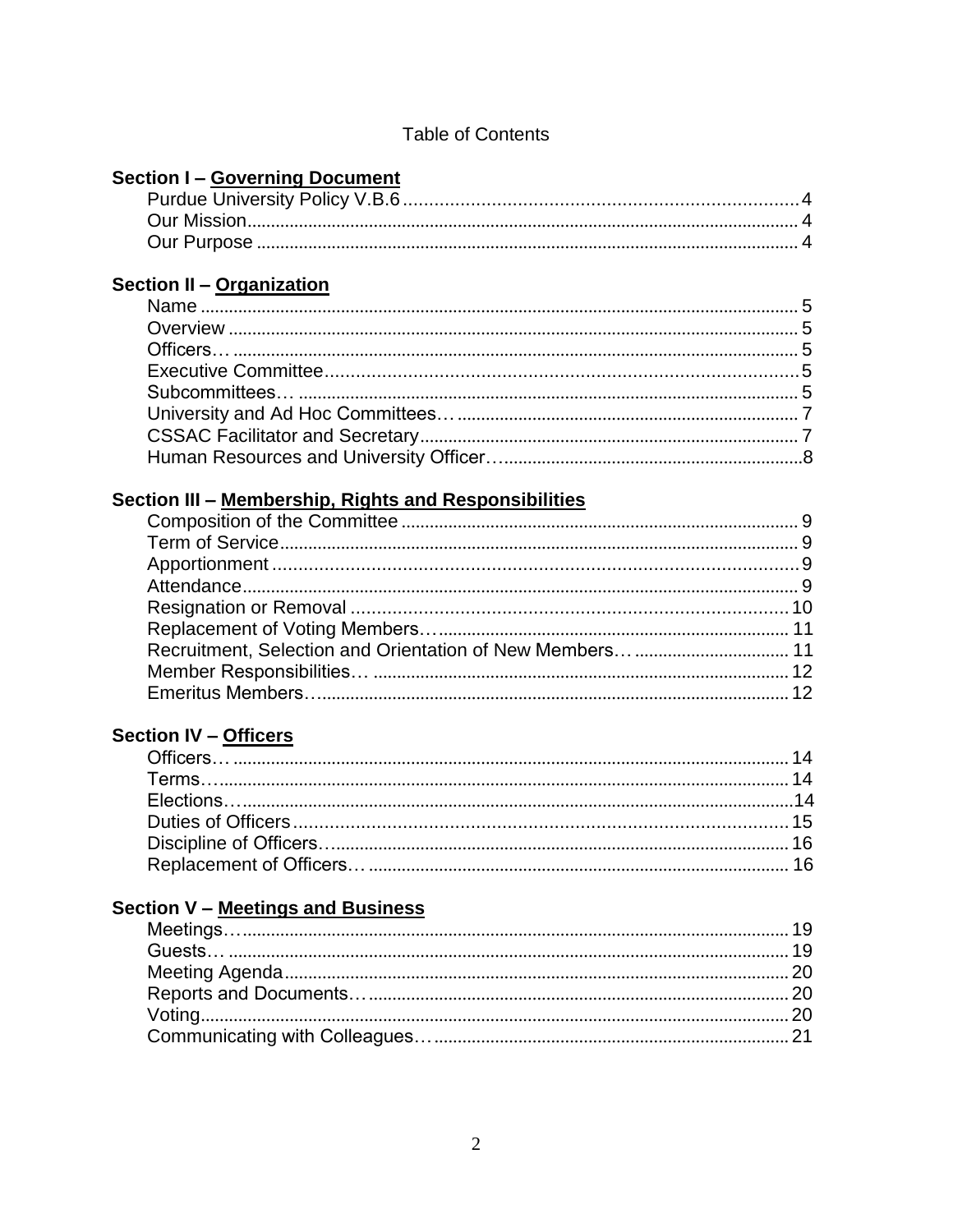|--|--|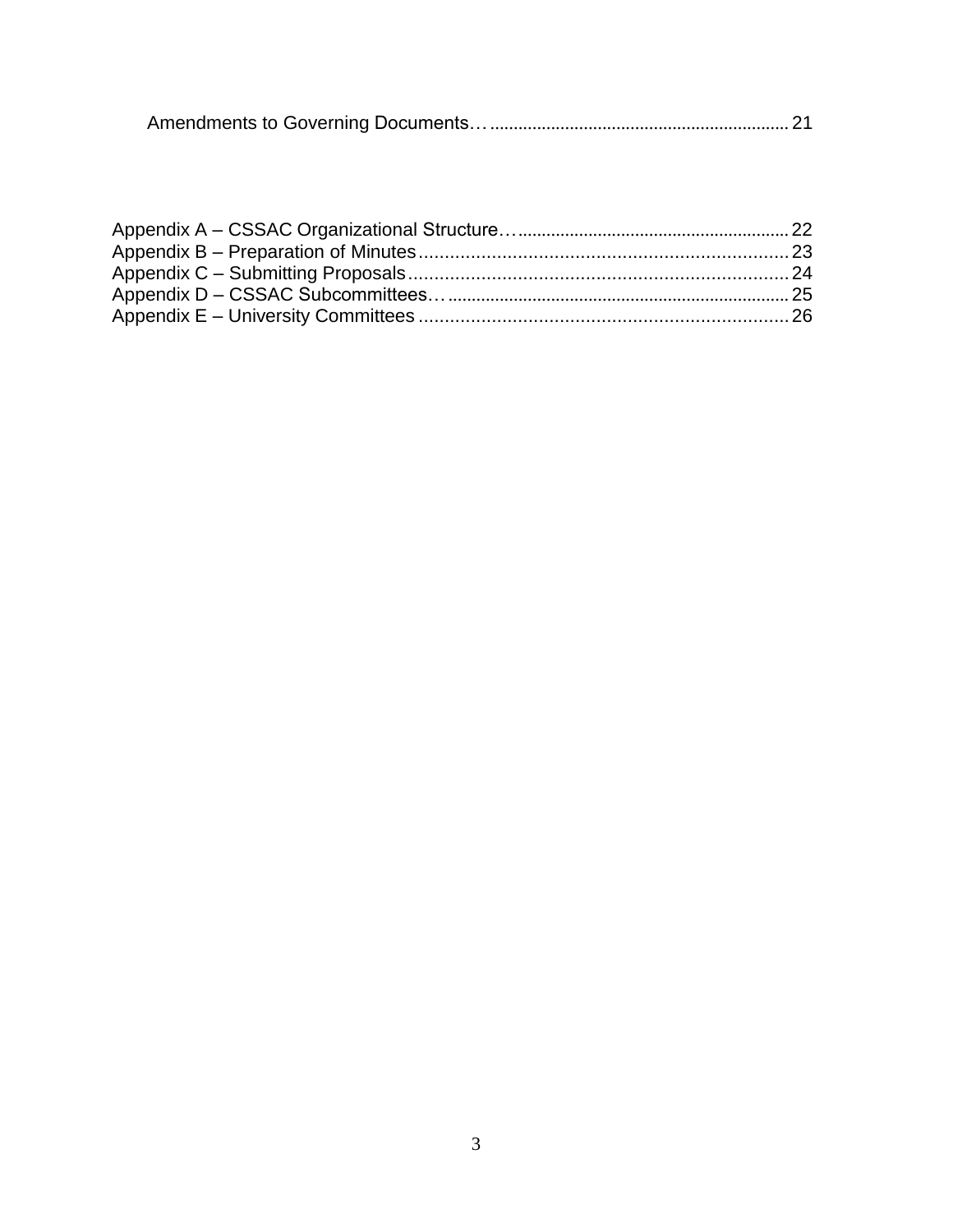## **Section I – Mission**

#### **Governing Document – See Purdue University Policy V.B.6.**

https:/[/www.purdue.edu/policies/governance/vb6.html](http://www.purdue.edu/policies/governance/vb6.html1)<sup>1</sup>

#### **Preamble**

In 1965, following approval from the President of the University, the Clerical and Service Staff Advisory Committee was established. Since the initial approval, the policy has been amended three times. Currently, Purdue University Policy, V.B.6, is the governing policy for the Campus Support Staff Advisory Committee. It is hereby reaffirmed to be University policy to receive and consider suggestions and advice from the campus support staff members in the formulation of policies and in the solution of problems affecting the general welfare of, the working conditions of, and the services performed by the clerical and service staff.

#### **Our Mission**

To provide an effective means of communication between the campus support staff and the University administration. Our goal is to improve the University system as a whole through engagement and dialogue, as well as by providing professional and personal development opportunities for campus support staff.

#### **Our Purpose & Commitment**

We engage with University administrators to provide perspective and feedback concerning opportunities and challenges within the University and to speak on behalf of campus support staff to help campus leaders make sound, informed decisions, as well as disseminate important information.

<sup>1</sup> Executive Memorandum No. 97, originally issued April 22, 1965, and amended March 1, 1977, November 15, 1993 and April 1, 2020. Referred to as V.B.6.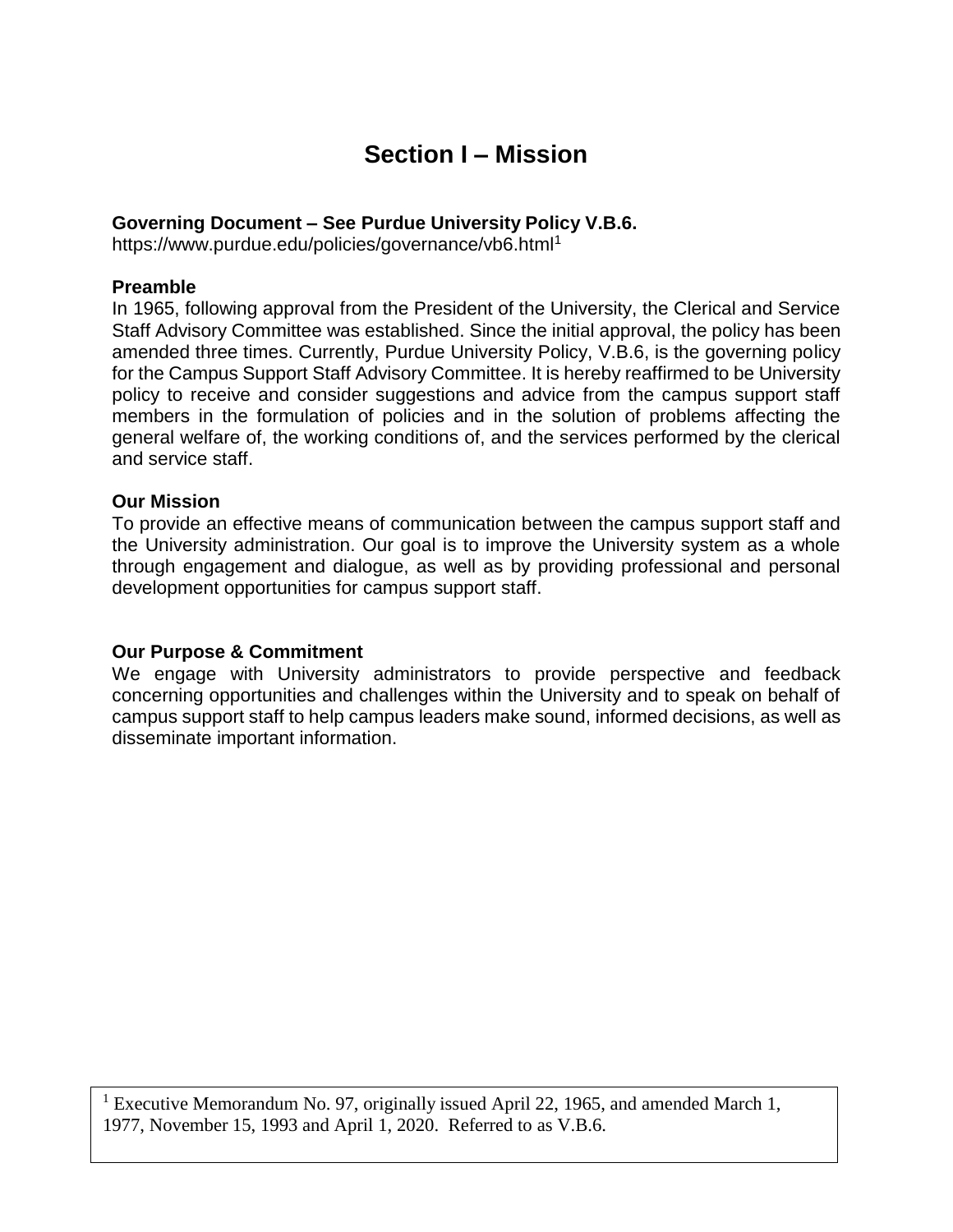## **Section II – Organization**

#### **1.0 Name**

1.1 Campus Support Staff Advisory Committee (CSSAC).

#### **2.0 Overview**

- 2.1 To provide members of the campus support staff with a means of representative participation through suggestion and advice in the formulation or change of policies affecting conditions of employment.
- 2.2 To provide an effective means of communication between the campus support staff and the University administration.
- 2.3 To act in an advisory capacity and make recommendations to the Vice President of Human Resources, which has the assigned responsibility for planning and recommending policies concerning human resources and staff benefits.
- 2.4 CSSAC may consider subject matter originating from any individual staff member or group of staff members, the University's administration, or any duly appointed University committee.
	- 2.4.1 Through a member of the full committee.
	- 2.4.2 By placing a written and signed statement of the matter on file with the Officers of CSSAC.
	- 2.4.3 By submitting a written or electronic "Bridge" form.

#### **3.0 Officers**

3.1 The officers of the full committee shall consist of one chair and one vice chair, who jointly direct the activities of CSSAC. The chair and vice chair will assist the University officer in serving as a primary point of contact with senior administration.

#### **4.0 Executive Committee**

4.1 The CSSAC Executive Committee shall be made up of the chairperson, the vice chairperson, the chairs of standing subcommittees, and the CSSAC facilitator and secretary.

#### **5.0 Subcommittees**

5.1 Much of the work of CSSAC is accomplished through standing subcommittees (Appendix D). Each standing subcommittee is charged with the implementation of their timeline and with reviewing and/or updating their timeline on an annual basis.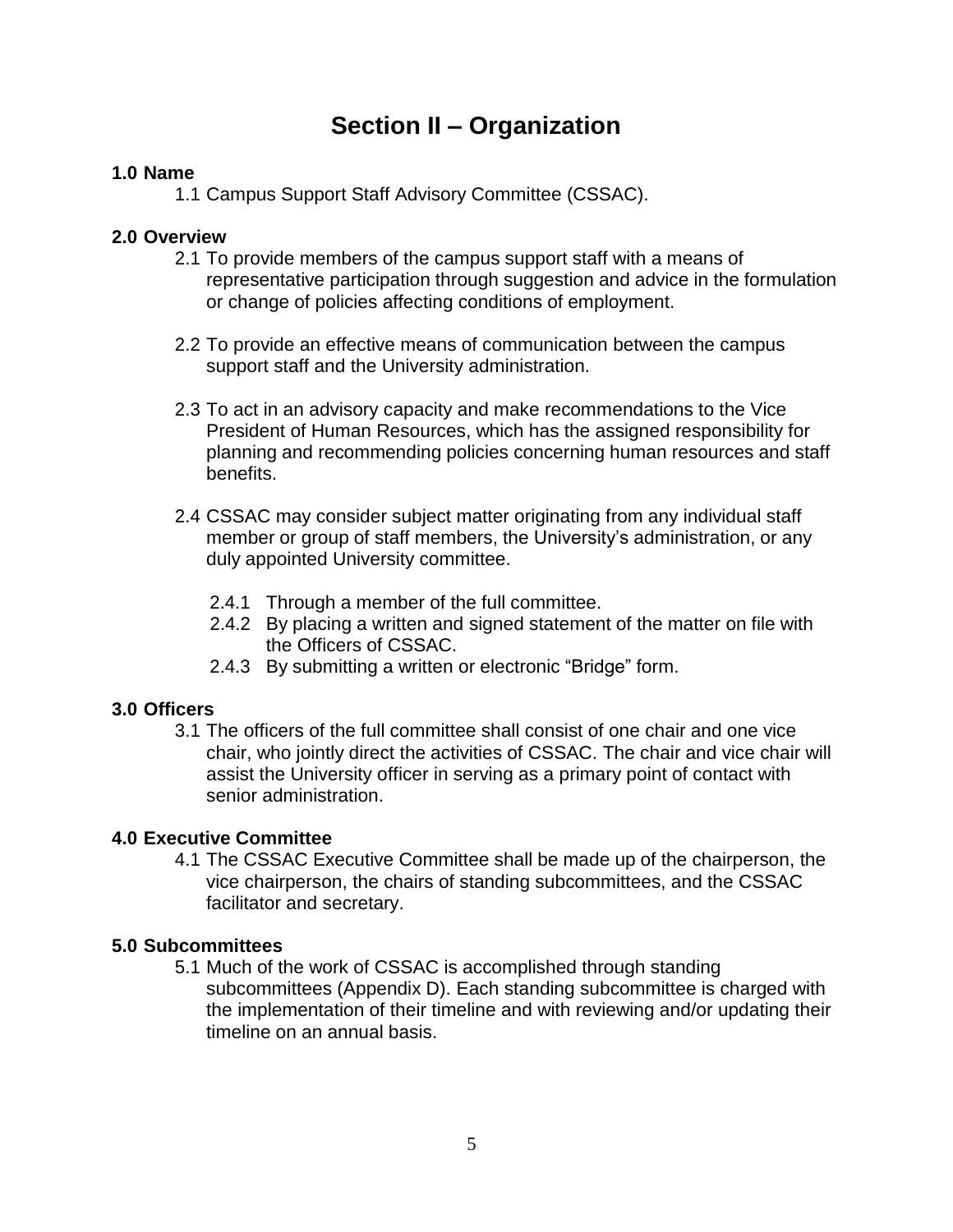- 5.2 The Chair and Vice Chair of CSSAC will approve a chair, vice chair, and a minimum of two other voting members to serve on each standing subcommittee.
- 5.3 New members will be assigned by the Chair, Vice Chair, and Vice Chair elect. Assignments will be made based on each new member's expertise and personal interest, subcommittee needs, and the overall makeup of the subcommittee.

#### 5.4 Subcommittee chairs will:

- 5.4.1 Serve as a member of the Executive Committee.
- 5.4.2 Address issues as delegated by the full committee.
- 5.4.3 Identify, prioritize, research, and report or make recommendations on issues relevant to the subcommittee's charge.
- 5.4.4 Ensure all projects, tasks, and responsibilities are carried out in accordance with their respective timeline, which is to be approved by November of each year.
- 5.4.5 Schedule and hold monthly meetings or bimonthly meetings of the subcommittee to conduct the business. The CSSAC chair, vice chair and/or facilitator may attend any of the subcommittee meetings.
- 5.4.6 Ensure written minutes of the subcommittee's activities are given to the CSSAC secretary each month.
- 5.4.7 Report each month to the full committee on the subcommittee's activities.
- 5.5 Subcommittee vice chairs
- 5.5.1 Serve as chair for the following year.
- 5.5.2 Record, report, and post minutes of all subcommittee meetings.
- 5.5.3 Assist the current chair to ensure all projects, tasks, and responsibilities are carried out in accordance with the subcommittee timeline.
- 5.5.4 In the absence of the chair, assume responsibility for holding a monthly meeting of the subcommittee.
- 5.5.5 Fulfill all duties of the subcommittee chair should a vacancy occur in an interim capacity until the start of their full year of chair service begins.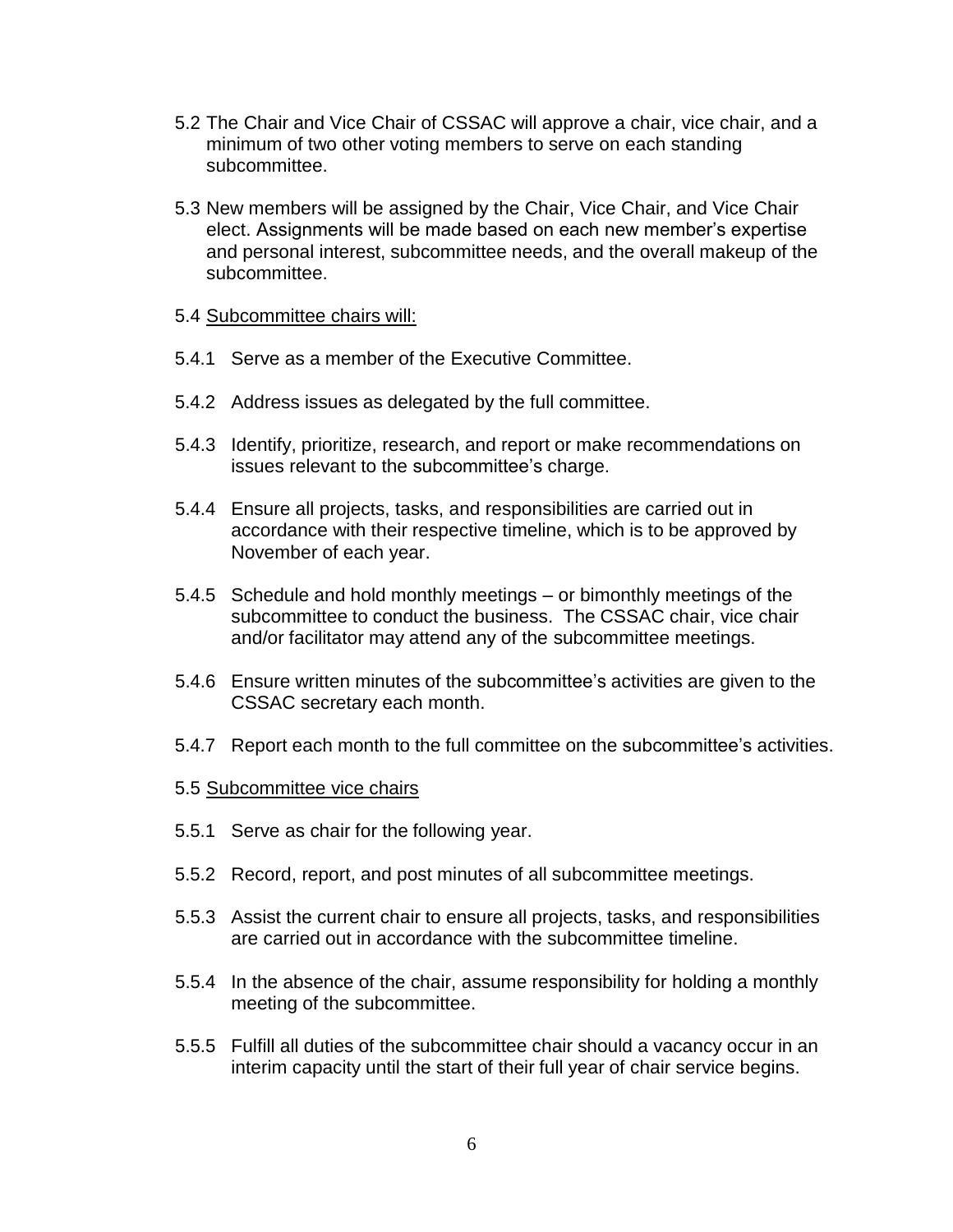#### **6.0 University and Ad Hoc Committees**

- 6.1 CSSAC shall have opportunities to provide input and feedback by providing representation on various University committees and task forces (Appendix E).
- 6.2 The CSSAC Chair, Vice Chair, and Vice Chair elect will appoint members to represent CSSAC on the various University committees. A primary and a secondary, (or backup), member will be appointed whenever possible. Appointed members will report each month to the full committee on the University committee's actions as appropriate.

#### **7.0 CSSAC Facilitator and Secretary**

7.1 In accordance with V.B.6, a staff member from Human Resources shall serve as facilitator. Both the CSSAC facilitator and CSSAC secretary provide assistance and services to facilitate the actions of the committee.

#### 7.2 Facilitator

- 7.2.1 The CSSAC Facilitator will attend all Executive Committee and full committee meetings and provide guidance to the CSSAC chair and vice chair as appropriate.
- 7.2.2 The facilitator will assist in securing space and necessary A/V equipment for all meetings, help arrange for guest speakers, and will serve as the main resource member for CSSAC.

#### 7.3 Secretary

- 7.3.1 The CSSAC secretary shall record the minutes at the monthly general and Executive Committee meetings.
- 7.3.2 A draft of the minutes will be prepared and distributed to committee members, resource members, and the University Officer prior to the following meeting.
- 7.3.3 Changes to the minutes will be discussed at the following month's meeting. The draft minutes will then be voted on and approved for publication by a quorum of the committee's members.
- 7.3.4 The CSSAC secretary will take the attendance at each meeting and advise the chair if a quorum is present. The CSSAC secretary will also advise the chair if a member fails to meet attendance expectations. (see Section III, Part 4)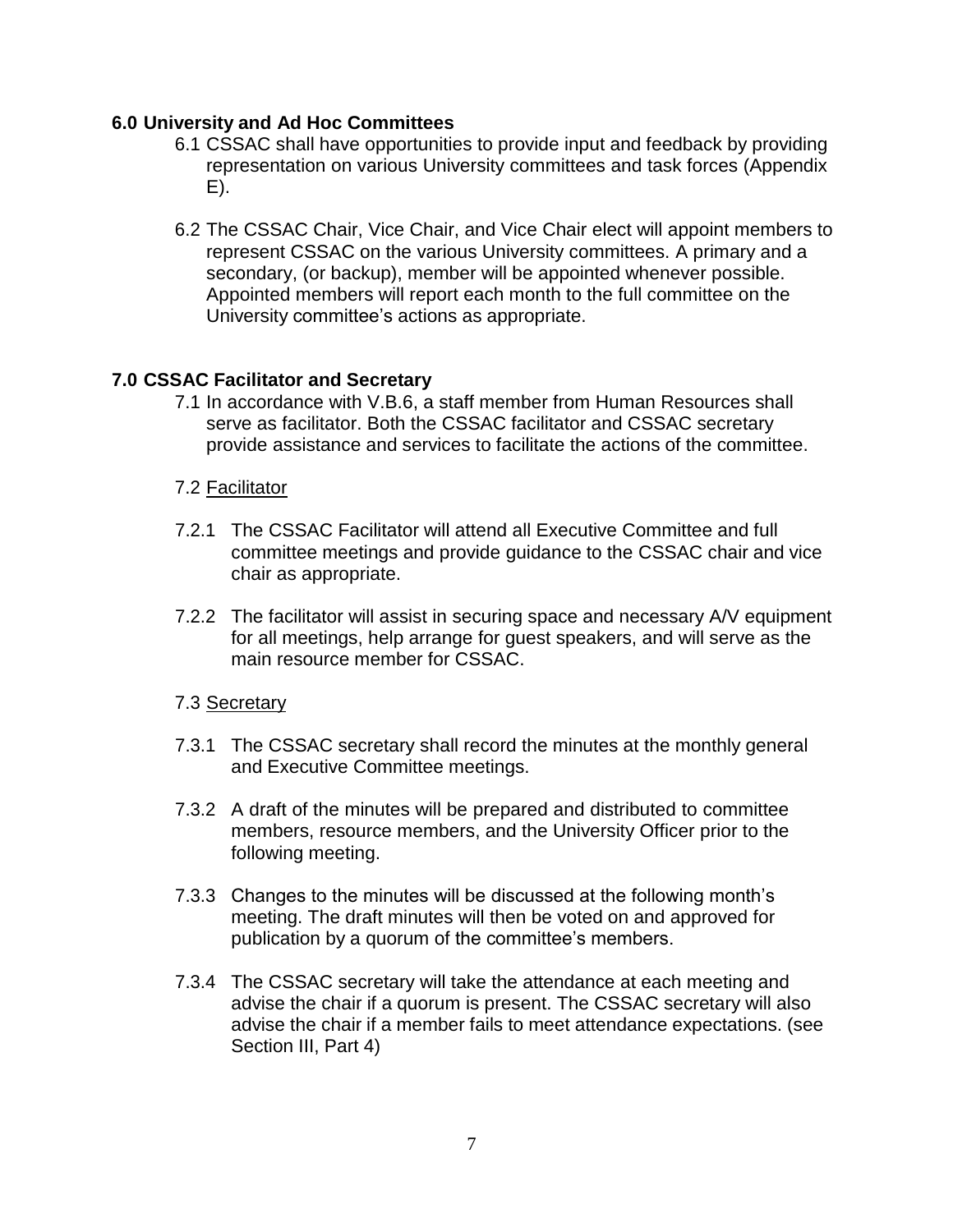7.3.5 It shall be the responsibility of the CSSAC secretary to keep copies of pertinent documents for the CSSAC archives.

#### **8.0 Human Resources and University Officer**

8.1 A University officer appointed by the president of the University will serve as the liaison with senior administrators at the University. Recommendations to the senior administration will be made through the University officer.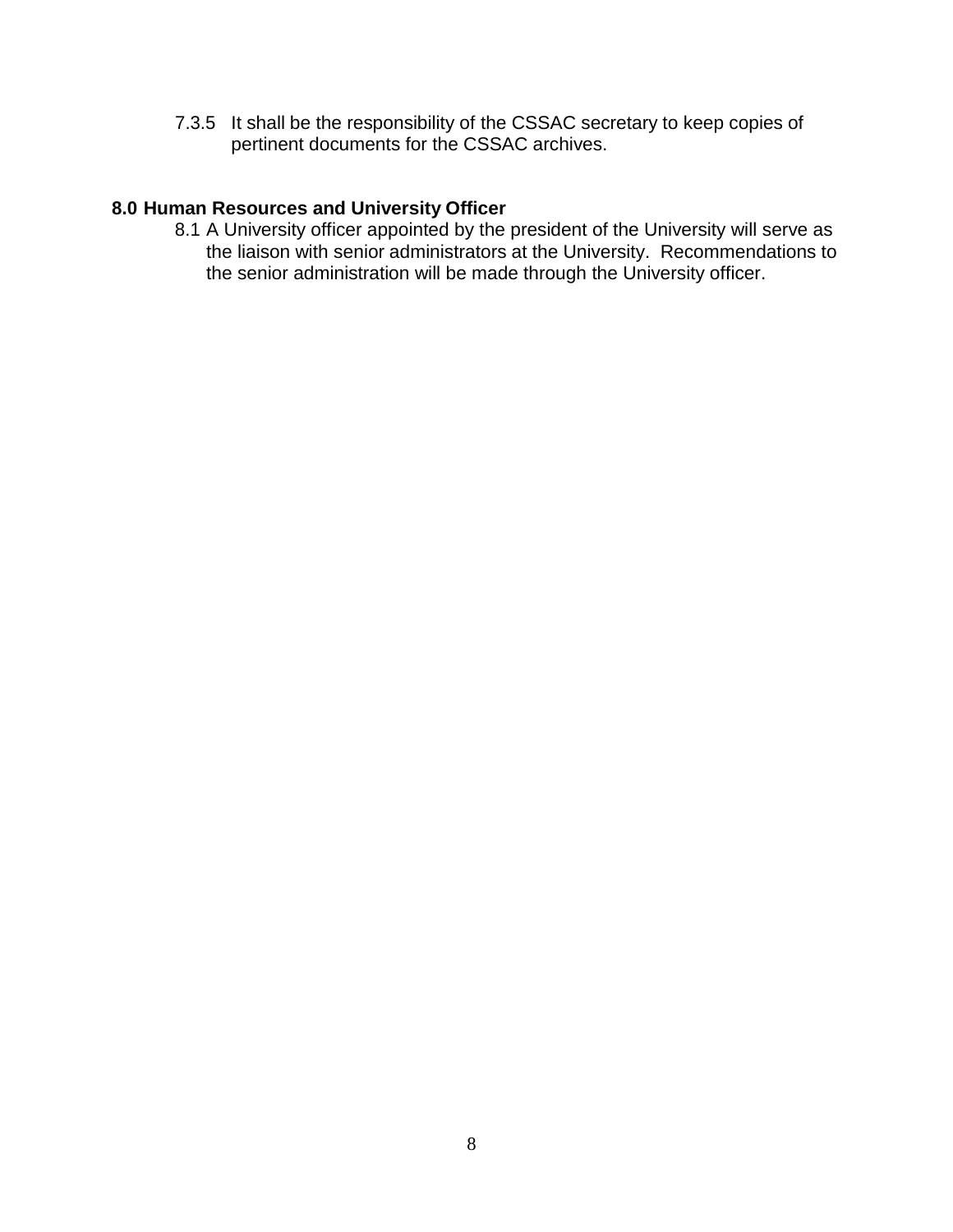## **Section III – Membership, Rights and Responsibilities**

#### **1.0 Composition of the Committee**

- 1.1 The Campus Support Staff Advisory Committee (CSSAC) will be comprised of members of the University's support staff as listed in the CSSAC Organizational Structure Chart (Appendix A). This committee shall consist of not less than ten (10), nor more than twenty-three (23) voting members.
- 1.2 The voting members of the committee reflect Areas of Representation across the campus community including the regional campuses.
- 1.3 The committee may have up to four (4) non-voting members titled "Emeritus Member". Emeritus members shall not count towards the twenty-three members ceiling. Emeritus members shall serve as resource members for maintaining continuity of knowledge and experience.

#### **2.0 Term of Service**

shall begin at the monthly meeting in June. 2.1 The normal term of an appointed, voting member shall be three years and

#### **3.0 Apportionment of Members**

- 3.1 CSSAC voting members shall be apportioned among the colleges, schools, divisions, departments and offices according to the number of campus support staff, or population. The committee will strive to balance the apportionment of its members among represented areas as fairly and equally as practical (Appendix A).
- 3.2 Each voting member must be employed by at least one of the departments within CSSACs area of representation.
- 3.3 The committee may reapportion itself at any other time upon a two-thirds affirmative vote of all the voting members.

#### **4.0 Attendance**

- 4.1 Attendance at meetings is mandatory. Members are responsible for arranging with their supervisor and/or department heads for attendance at meetings in accordance with V.B.6.
- 4.2 Members are expected to arrive on time and to stay until adjournment unless prior arrangements are made with CSSAC chair and/or vice chair.
- 4.3 Members must notify the chair, in advance, if they are unable to attend the monthly meeting. If a member is unable to reach the chair or vice chair, the CSSAC secretary should be notified.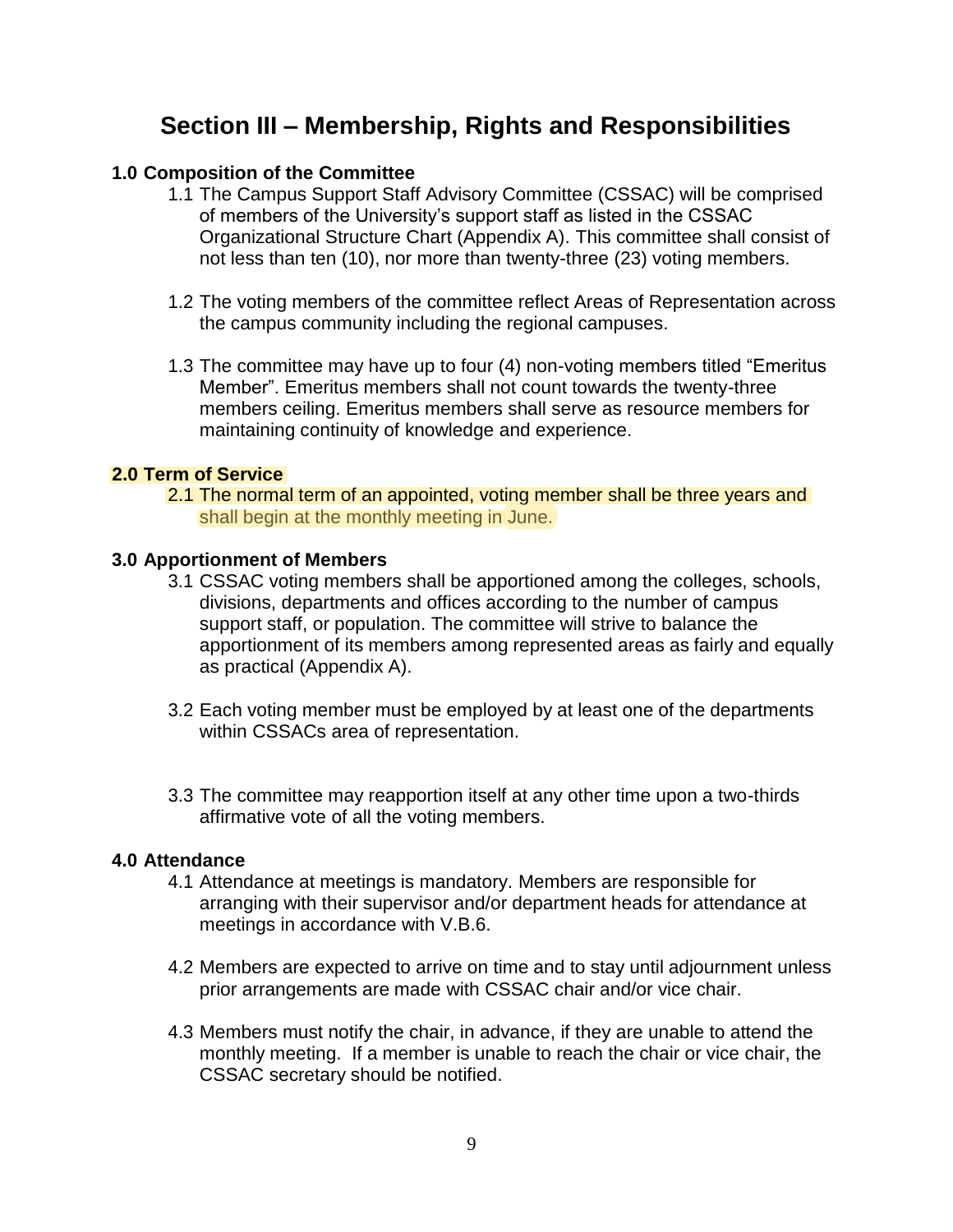- 4.4 If a member misses more than two monthly meetings in a year without prior approval, the chair will review the member's participation with their respective subcommittee chair. If further action is deemed necessary, the following steps will be taken:
	- 4.4.1 The chair or vice chair will contact the member to review his/her absences and/or non-participation.
	- 4.4.2 If the member is unable to complete their term, the chair will initiate the process for replacing the member in accordance with the guidelines set forth herein.
- 4.5 Members are expected to attend subcommittee meetings and to complete expectations set by the subcommittee. If a member is unable to attend a scheduled subcommittee meeting, they must notify the subcommittee chair in advance. If the member is unable to reach the chair, the member should contact the CSSAC secretary, CSSAC chair, and/or CSSAC vice chair.
	- 4.5.1 Subcommittee chairs shall address non-attendance and nonparticipation issues. If the problem persists, the subcommittee chair will refer to the Executive Committee for resolution.
	- 4.5.2 New members are expected to attend the welcome luncheon and the general meeting in June.

#### **5.0 Resignation or Removal**

- 5.1 Any member wishing to resign from the committee shall submit their resignation in writing to the CSSAC chair one month prior to the effective date.
- 5.2 Any member (voting or emeritus) of the committee may be removed from their position for any of the following:
	- 5.2.1 Non-attendance at general, subcommittee, or University committee meetings (See Section III, Part 4).
	- 5.2.2 Non-participation on committee assignments.
	- 5.2.3 Violation of ethics and/or confidentiality rules.
	- 5.2.4 Other causes as determined by the CSSAC officers, whenever, in its judgment, the best interests of the University would be served.
- 5.3 When informed of a non-compliance of a member, the CSSAC officers will investigate and, if warranted, discuss the situation with the member. The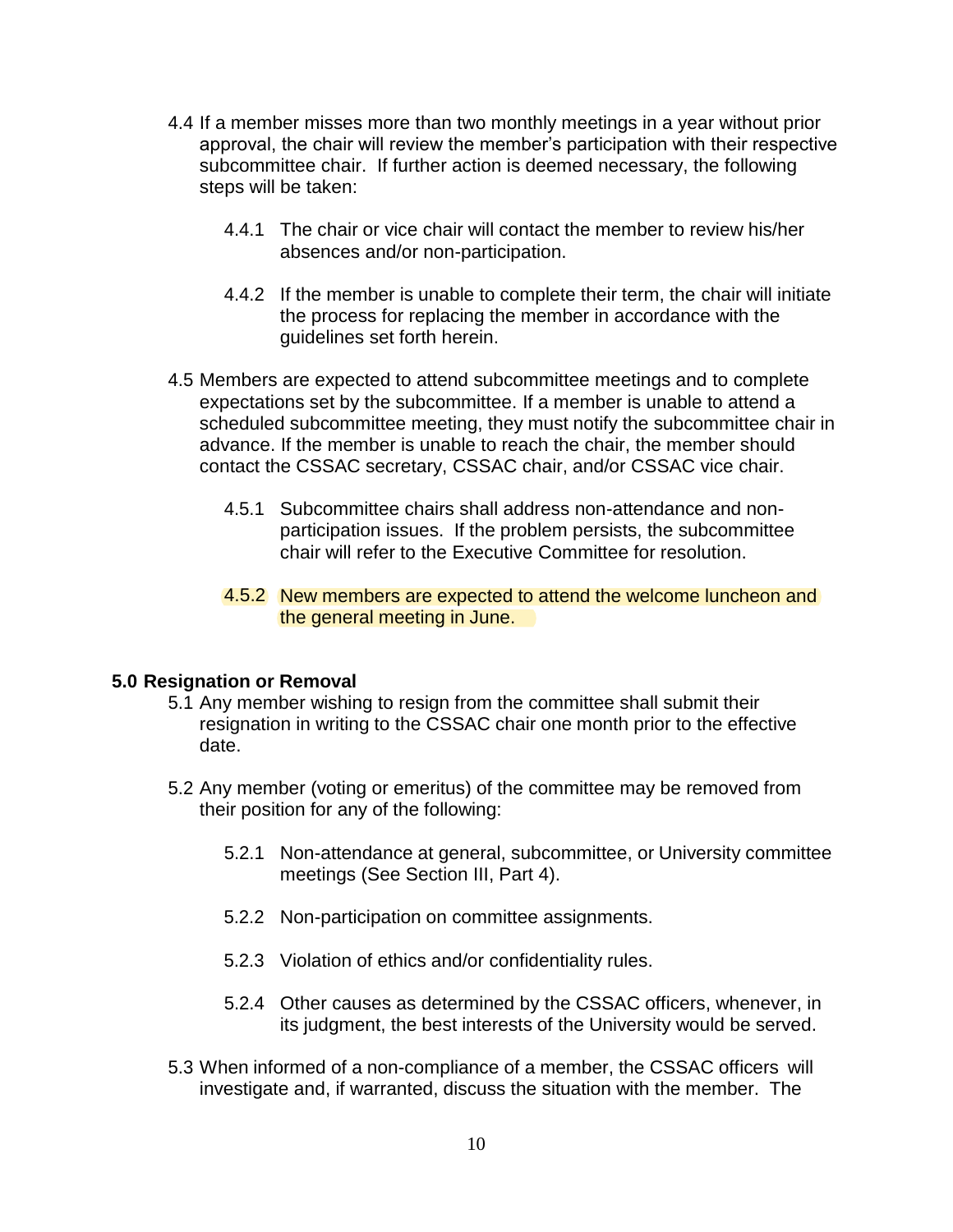officers will make a recommendation to the Vice President for Human Resources.

#### **6.0 Replacement of Voting Members**

- 6.1 In the event an appointed member of the committee does not complete their full three-year term, a replacement member may be recruited and appointed for the remainder of the original term in accordance with Section III, Subsection 3.3.
- 6.2 If the Executive Committee decides to fill the vacancy before the next recruiting period, they will:
	- 6.2.1 Attempt to fill the vacancy from the most recent membership applications on file.
	- 6.2.2 If there are no qualified candidates among the most recent applicants, recruitment of new applicants may occur to fill the vacancy.
	- 6.2.3 The new member will complete the original term of the departing member, and may have up to three (3) additional years depending on the need to balance turnover.
- 6.3 Replacement of a Subcommittee Chair or Vice Chair:
	- 6.3.1 If a subcommittee chair or vice chair resigns from their leadership position on a subcommittee, the executive committee shall appoint a replacement from their current members if possible.
	- 6.3.2 The former chair or vice chair is expected to remain an otherwise active member on the subcommittee.
	- 6.3.3 A replacement should be identified within a reasonable timeframe in order to minimize the impact on the subcommittee's work.
- 6.4 Replacement of Officers
	- 6.4.1 See Section IV, Part 6.

#### **7.0 Recruitment, Selection, and Orientation of New Members**

- 7.1 The Executive subcommittee shall be responsible for interviewing, and selecting new members from the West Lafayette campus.
- 7.2 Individuals at the regional campuses who wish to become members of CSSAC will be selected pursuant to procedures developed by those campuses.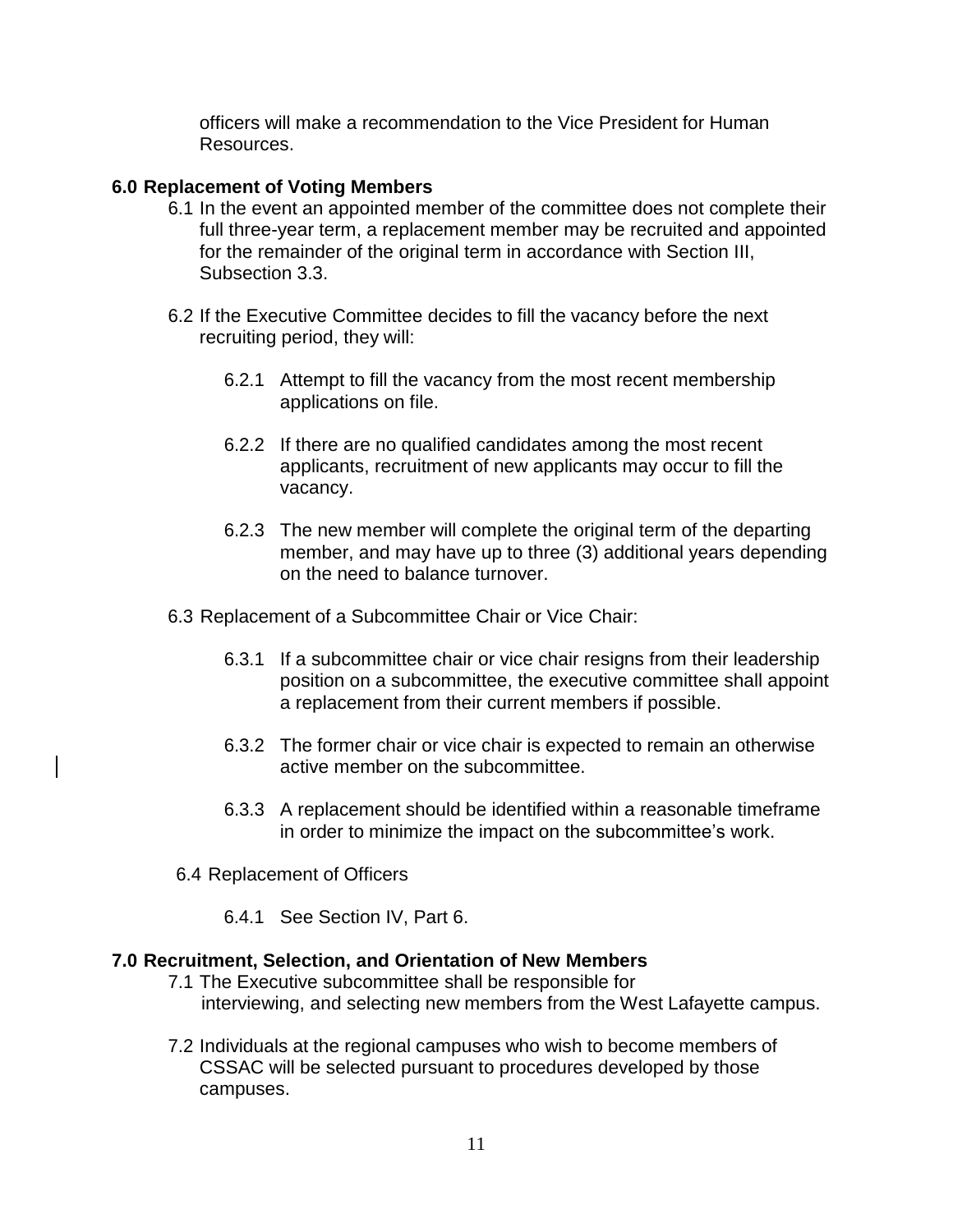- 7.3 Consistent with the University's commitment to equal access and employment opportunity, all applicants will be considered for membership without regard to their race, religion, color, sex, age, national origin or ancestry, marital status, parental status, sexual orientation, disability, or status as a disabled or Vietnam veteran.
- 7.4 All individuals recommended for membership must be approved by the Vice President for Human Resources.
- 7.5 There shall be a minimum 12-month waiting period before any member who has served a full term is eligible for reappointment to the committee.

#### **8.0 Member Responsibilities**

- 8.1 Members shall answer the call to serve.
- 8.2 Members shall disseminate information of use or interest to staff, and bring the concerns/comments of the areas they represent to the attention of the Executive Committee first, which will in turn bring to other University committees, and/or senior administrators, as appropriate.
	- 8.2.1 Information of use or interest may come from a variety of sources, including CSSAC meetings, University committees, Human Resources, and the University administration.
	- 8.2.2 Information that is distributed through CSSAC shall protect any and all confidences.
- 8.3 Members shall promote the use and visibility of the CSSAC website, newsletter, and social media.
- 8.4Members shall familiarize themselves with these Operational Procedures, and

V.B.6 policy.

#### **9.0 Emeritus Members**

9.1Selection

up to four (4) emeritus members. The voting members present at the March meeting may choose to

vice chair will verify each candidate's eligibility and interest. additional year. Two weeks prior to the March meeting, the service ends in (May) and who is willing and able to serve for an 9.1.1 To be eligible, a committee member must be one whose term of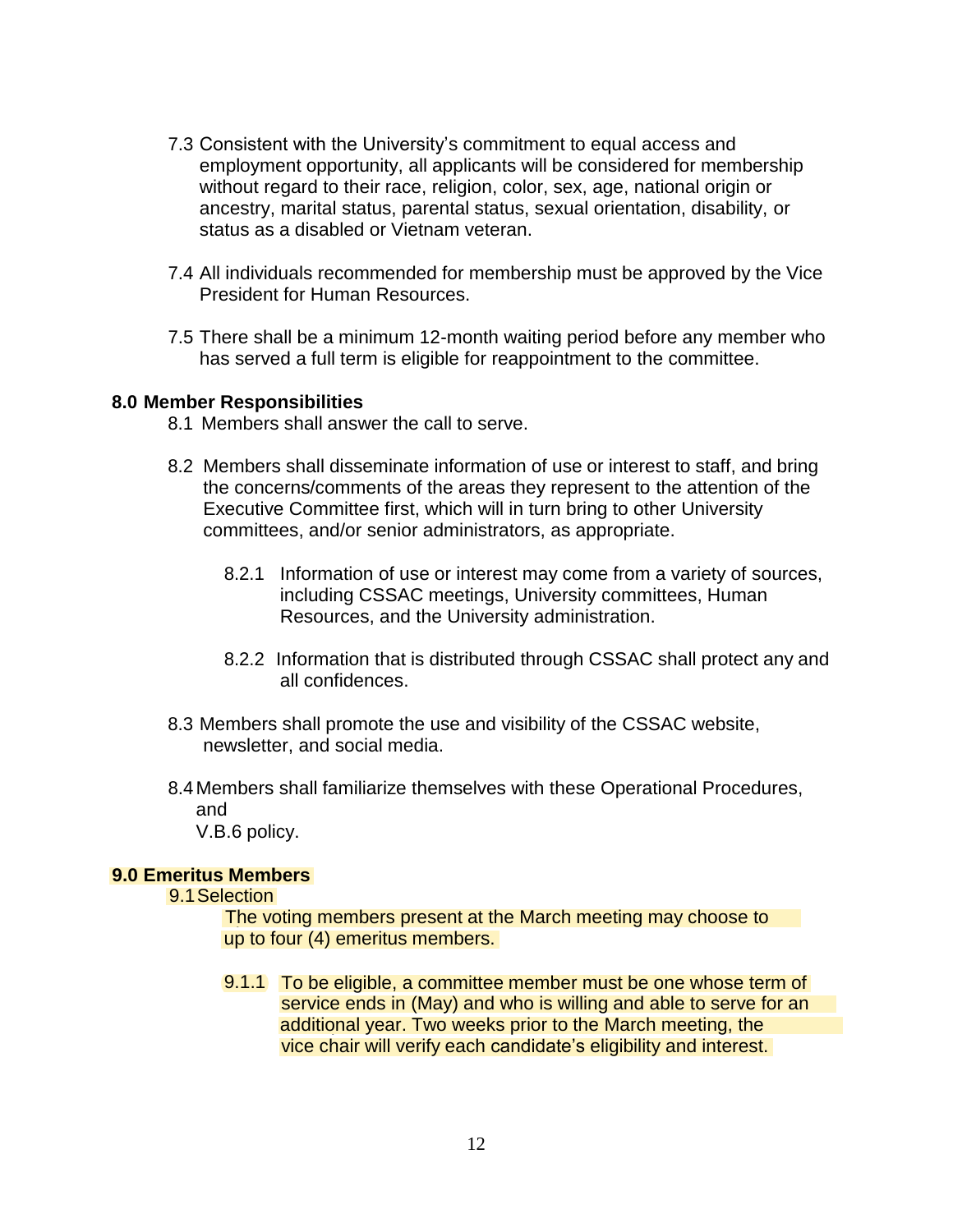- 9.1.2 The names of all candidates shall be submitted to the CSSAC facilitator for placement on voting ballot.
- 9.1.3 To be elected, a candidate's name must appear on a majority of non-blank ballots cast (members may choose to turn in a blank ballot in lieu of voting for any candidate). In the event of a tie, such that there are more than four candidates receiving the majority on non-blank ballots cast, a revote shall be taken with all top votereceiving candidates remaining on the ballot unless one or more candidates voluntarily remove their name from the ballot.
- 9.1.4 The chair, with majority approval, may suspend the rule requiring individuals to receive a majority of votes so that the top votereceiving individual(s) are elected.
- 9.1.5 Outgoing chair/emeritus member may attend executive meetings.

#### 9.2 Term of Service

- Emeritus" and shall no longer participate on the committee. member's one-year term, they shall no longer be titled "Member 9.2.1 Emeritus members shall serve a one-year term starting June 1<sup>st</sup> of the year that they are elected. At the end of each emeritus
- 9.3 Rights
	- 9.3.1 Emeritus members do not have voting privileges. Emeritus members may sit on and participate on any of the subcommittees at the discretion of the CSSAC chair and/or vice chair.
	- 9.3.2 At the discretion of the CSSAC chair, an emeritus member may assist a voting member in representing CSSAC on a University or Ad Hoc committee.
	- 9.3.3 Emeritus members shall be invited to all full CSSAC meetings that are open to voting members.

#### 9.4 Responsibilities

- 9.4.1 Emeritus members shall be resource members, offering their knowledge of Purdue and CSSAC history as needed by the committee.
- 9.4.2 Emeritus Members may assist the committee with the continuance and improvement of any projects that they were significantly involved in during their regular term at the discretion of the chair.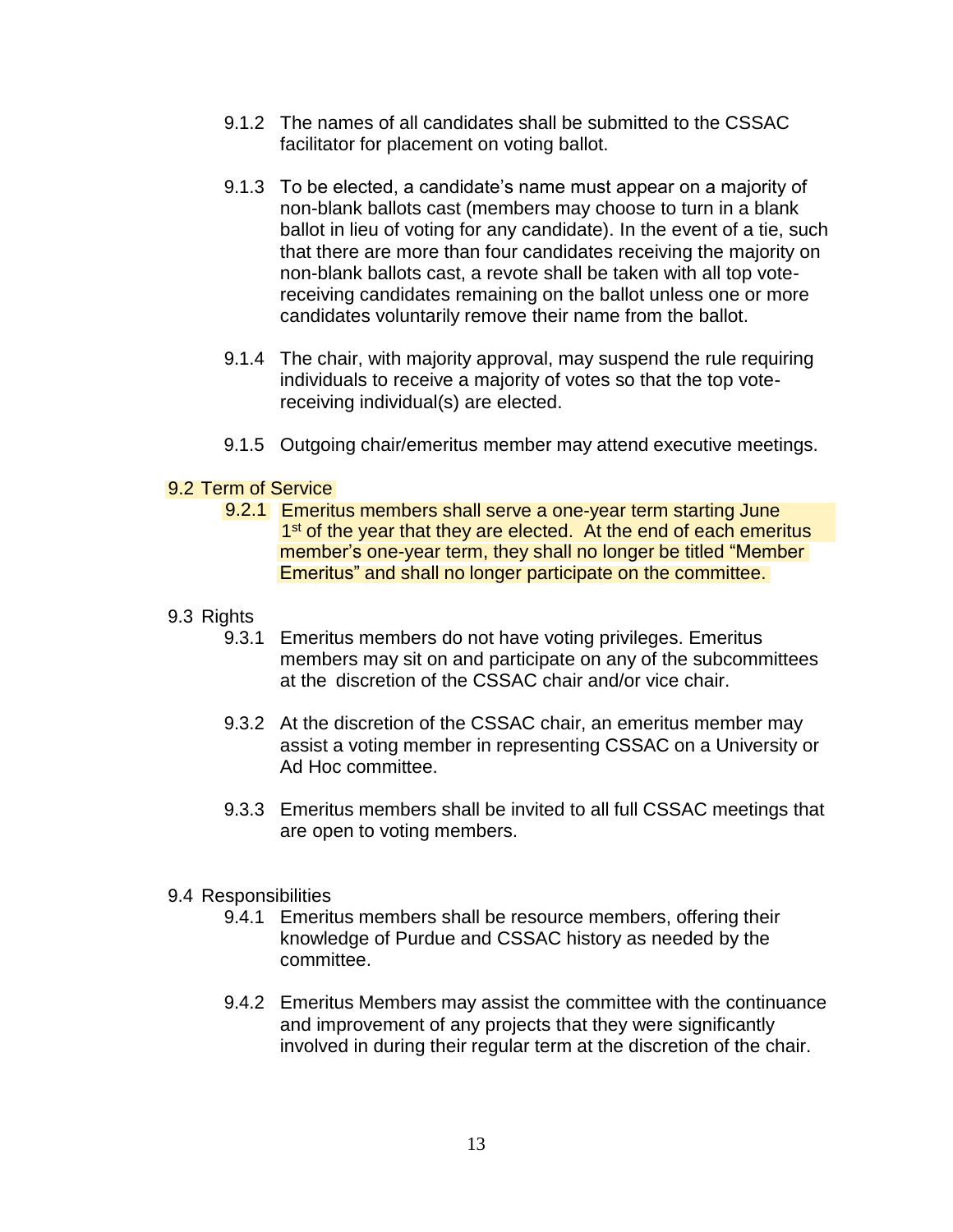## **Section IV – Officers**

#### **1.0 Officers**

CSSAC will have one chairperson and one vice chairperson, who will jointly direct CSSAC'S activities.

#### **2.0 Terms**

- automatically become the chairperson. June 1<sup>st</sup>. Upon completing his or her term, the vice chairperson will 2.1 The chairperson and vice chairperson will serve one-year terms beginning
- except in the following circumstances: 2.2 The chair's term will end on May  $31<sup>st</sup>$  following his or her installment,
	- 2.2.1 If the vice chair position is vacant, the chair shall continue to serve until a new chair is elected. The vice chair position will remain vacant until the committee also elects a new vice chair.
	- 2.2.2 If the current chair resigns and the current vice chair assumes the chair position before completing a full one-year term as vice chair, that individual may choose to remain as chair for another term as described in Section IV, Part 6.0.

#### **3.0 Election of Officers**

- their respective offices. and Vice Chair shall explain the time commitment and responsibilities of nominations at the beginning of February. Before nominations the Chair be announced at the March meeting. The chair will seek 3.1 CSSAC will elect the vice chairperson at the April meeting. Candidates will
- 3.2 In the event that the Vice Chair resigns or is no longer eligible for the role before serving a full term, the chair, with majority approval, may suspend the rule requiring nomination and voting be conducted in separate months enabling nomination and voting be done in one month.
- 3.3 Criteria for Vice Chair nominees include:
	- Nominees shall be in their first year of service.
	- Nominees should be in attendance or provide a letter of acceptance to elected. the chair prior to the March meeting to affirm their willingness to serve
- 3.43.4 The election of a new Vice Chair shall be the first order of business April meeting. immediately following approval of the minutes and the agenda during the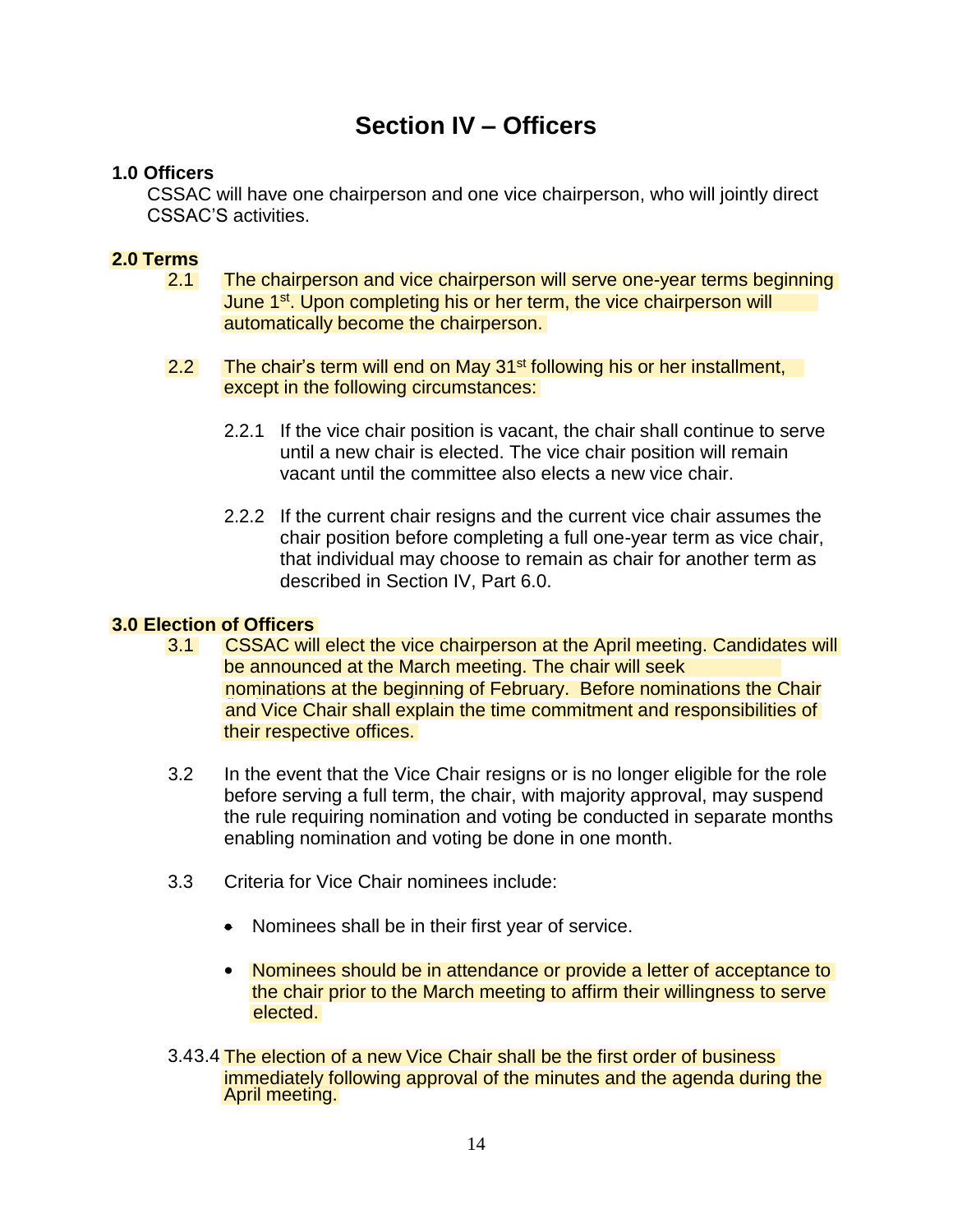- 3.5 Prior to voting, each candidate shall be given the opportunity to address the Committee and share their goals and expectations if elected.
- 3.6 The election of Vice-Chair shall be by secret ballot. Members must be present to vote on candidates. In order for a vote of the committee to be taken, a quorum must be present (Section V, Part 5, 5.3).
	- $\bullet$  If one candidate receives a majority vote (more than 50% of all votes cast by the members present), that candidate is elected and no further balloting for that office will be necessary.
	- For ties of ballots with three (3) or more candidates, the Committee will hold a subsequent secret ballot between the tied nominees. The candidate receiving a majority vote will be declared the winner.
	- The Chair's vote will be counted only in the event of a tie.
	- Balloting shall continue until a member receives a majority of votes cast.
	- The Chair, with majority approval, may suspend the rules on election of a Vice Chair such that a single vote may be taken and the candidate with the most votes is elected with or without receiving a majority of the votes cast.

#### **4.0 Duties of Officers**

- 4.1 Chairperson
	- 4.1.1 Directs overall the activities of CSSAC.
	- 4.1.2 Serves on the Executive Committee.
	- 4.1.3 Represents CSSAC on the University Senate and University Senate Advisory Committees.
	- 4.1.4 Calls and presides over all meetings.
	- 4.1.5 Delegates and coordinates responsibilities of all subcommittee chairs, CSSAC representatives to University committees, and the CSSAC vice chair.
	- 4.1.6 Recommends and establishes goals and objectives for CSSAC.
	- 4.1.7 Directs the execution of policies and procedures, as well as, specific programs with the approval of committee membership.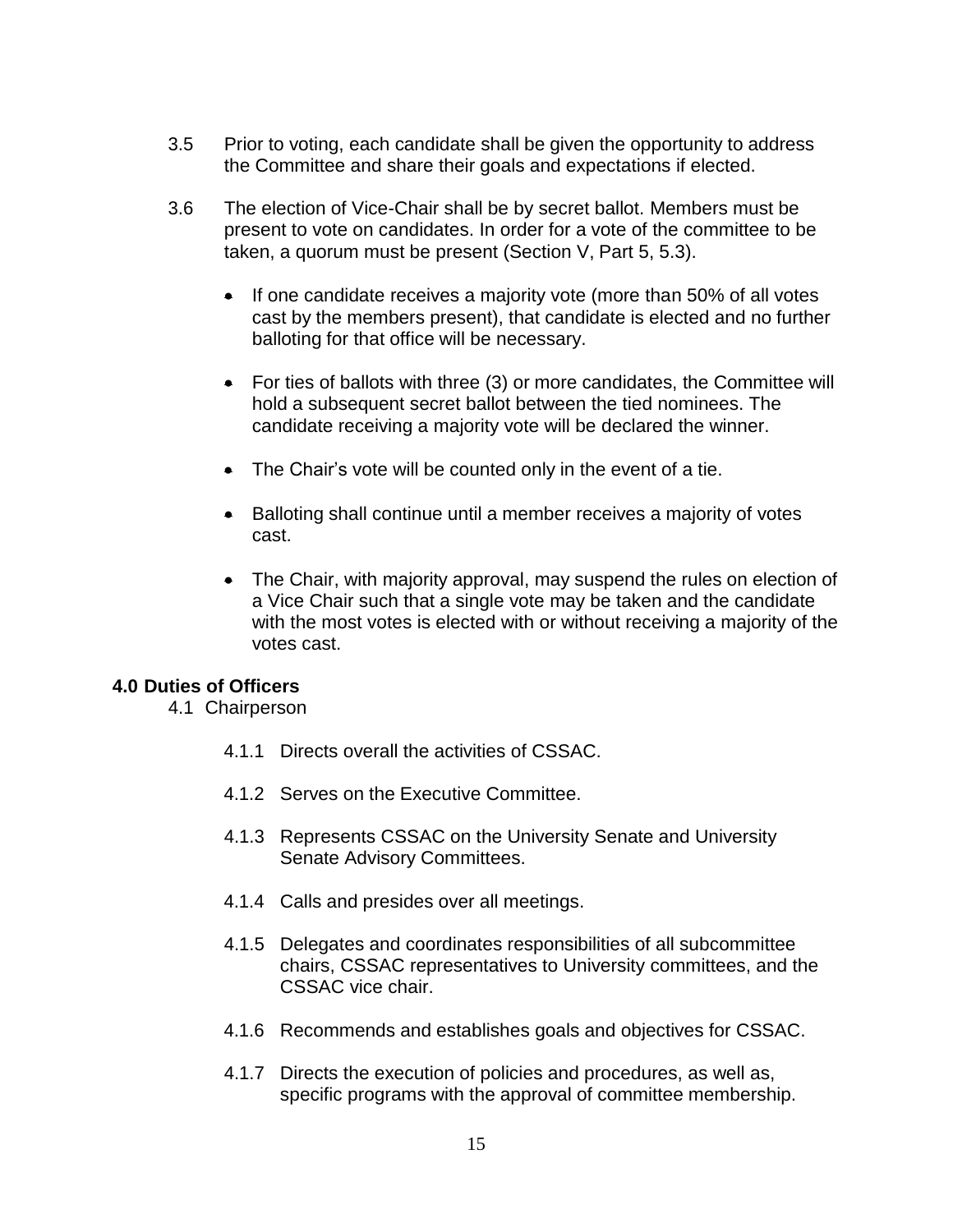- 4.1.8 Is the official liaison to all other University organizations, committees, and governing bodies.
- 4.1.9 At the beginning of his/her term, reviews the operational procedures and initiates the revision process if necessary.
- 4.1.10 Cannot vote on motions before the floor unless he/she is breaking a tie.
- 4.2 Vice chairperson
	- 4.2.1 Performs all duties of the chairperson, if the chairperson is absent or unable to perform his/her duties until the election of a new chairperson.
	- 4.2.2 Serves on the Executive subcommittee.
	- 4.2.3 May be appointed to serve on University and ad hoc committees.
	- 4.2.4 Performs such duties as may be delegated by the chairperson.
- 4.3 The chairperson and vice chairperson, along with the Executive Committee, shall meet with the CSSAC facilitator prior to the regular monthly meeting to draft the agenda.
- 4.4 The chairperson and vice chairperson shall review the committee's effectiveness and frame the next steps needed to move forward to new levels of engagement, innovation and creativity. Emphasis shall be placed on team continuity from one term to the next.

#### **5.0 Discipline of Officers**

5.1 Any officer may be removed for misfeasance, malfeasance, or nonfeasance by a two-thirds vote of the voting members.

#### **6.0 Replacement of Officers**

- 6.1 If either officer is unable to complete their term, they must submit a written resignation to the leadership as soon as possible. Thirty (30) days notification is desirable.
- 6.2 Upon resignation of the chairperson, the vice chairperson will automatically complete the remainder of the chairperson's term. He/she may or may not choose to serve as chairperson for their original one-year term.
	- 6.2.1 If the vice chairperson chooses to serve both the remaining and full terms as chairperson, the following will apply: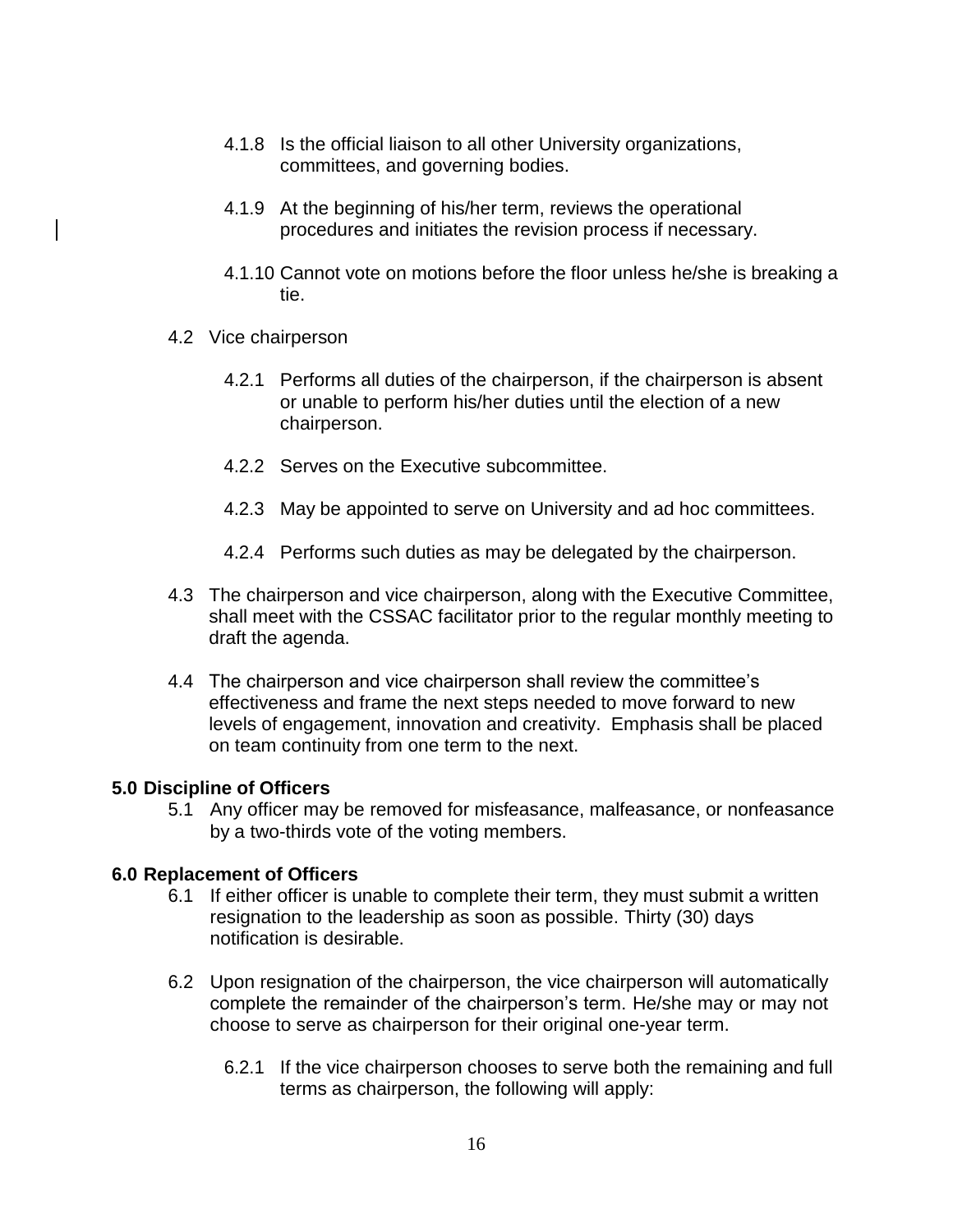- 6.2.1.1 He/she will designate a committee member as Interim vice chairperson until a new vice chairperson is elected. The interim vice chairperson will fulfill all the duties of the office.
- 6.2.1.2 Notification of a special election for vice chair will be announced no more than thirty (30) days after the leadership is notified of the resignation.
- 6.2.1.3 The chairperson will seek nominations of candidates for the special vice chair election.
- 6.2.1.4 Vote for vice chair shall be held as first order of business at the next monthly meeting following the procedures for voting set forth in this article.
- as scheduled, in March. 6.2.1.5 The annual election of a vice chairperson will still be held,
- 6.2.1.6 As the chairperson has chosen to serve the additional full year, the newly elected vice chair could not advance to the chair position and his/her tenure would end on May 31.
- 6.2.1.7 If the vice chairperson is unable or unwilling to complete both the remaining and the additional one-year terms, the following will apply:

#### effective June 1. 6.2.1.7.1 The new vice chairperson will become chair

- 6.3 Upon resignation of the vice chairperson, the chair will designate a committee member, or vice chair elect as interim vice chair to complete the remainder of the vice chairperson's term. He/she may or may not choose to serve as vice chairperson for their original one-year term.
	- 6.3.1 If the vice chairperson chooses to serve both the remaining and full terms as vice chairperson, the following will apply:
		- 6.3.1.1 Notification of a special election for chair will be announced no more than thirty (30) days after the leadership is notified of the resignation.
		- 6.3.1.2 The chairperson will seek nominations of candidates for the special chair election.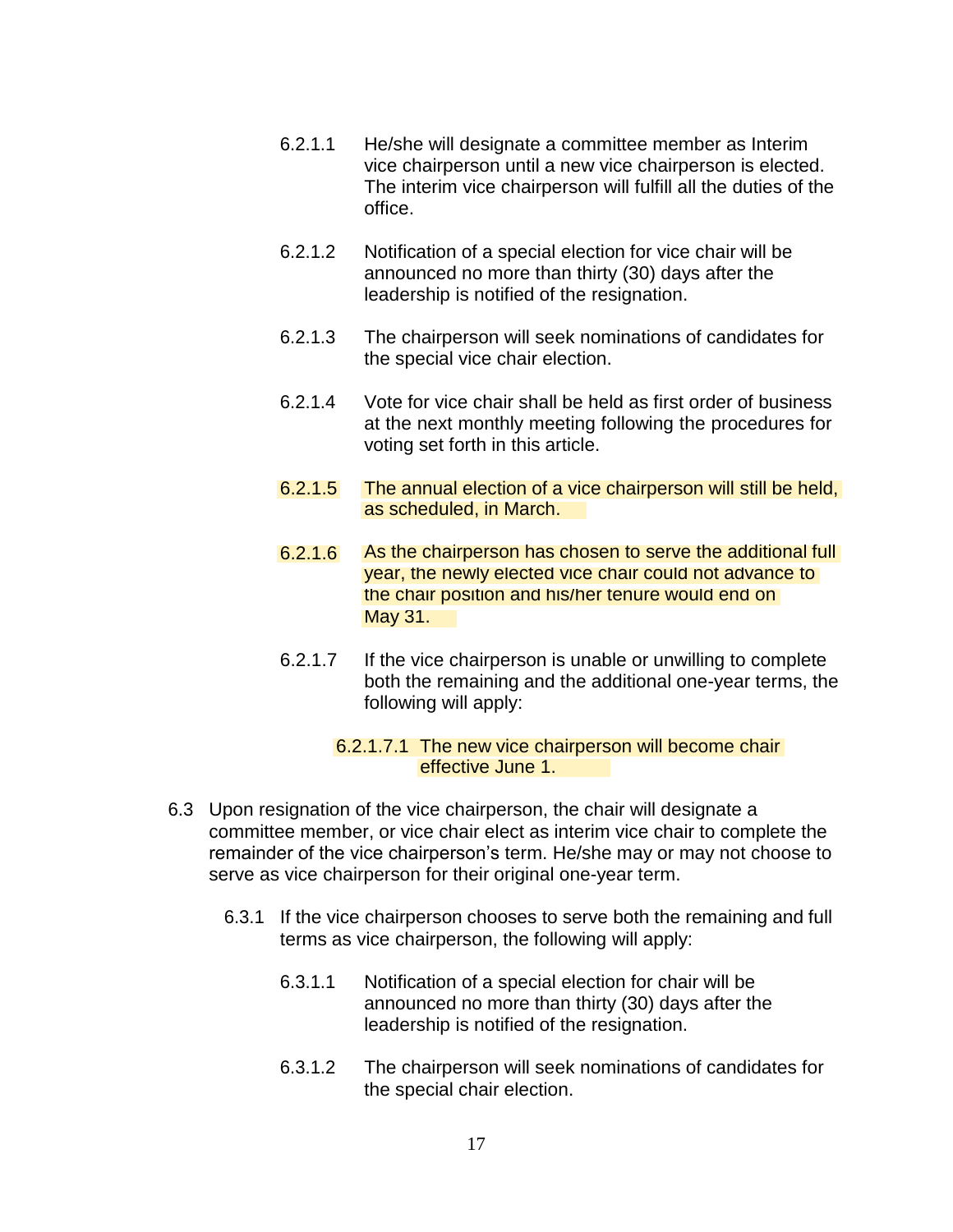- 6.3.1.3 Vote for chair shall be held as first order of business at the next monthly meeting following the procedures for voting set forth in this article.
- as scheduled, in March. 6.3.1.4 The annual election of a vice chairperson will still be held,
- 31. 6.3.1.5 The newly elected chair's tenure would end on May
- 6.3.2 If the interim vice chairperson is unable or unwilling to complete both the remaining and the additional one-year terms, the following may apply:
	- June 1. 6.3.2.1 The interim vice chairperson will become chair effective
	- 6.3.2.2 Notification of a special election for chair will be announced no more than thirty (30) days after the leadership is notified of the resignation.
	- 6.3.2.3 The chairperson will seek nominations of candidates for the special chair election.
	- 6.3.2.4 Vote for chair shall be held as first order of business at the next monthly meeting following the procedures for voting set forth in this article.
	- as scheduled, in March. 6.3.2.5 The annual election of a vice chairperson will still be held,
		- May 31. 6.3.2.5.1 The newly elected chair's tenure would end on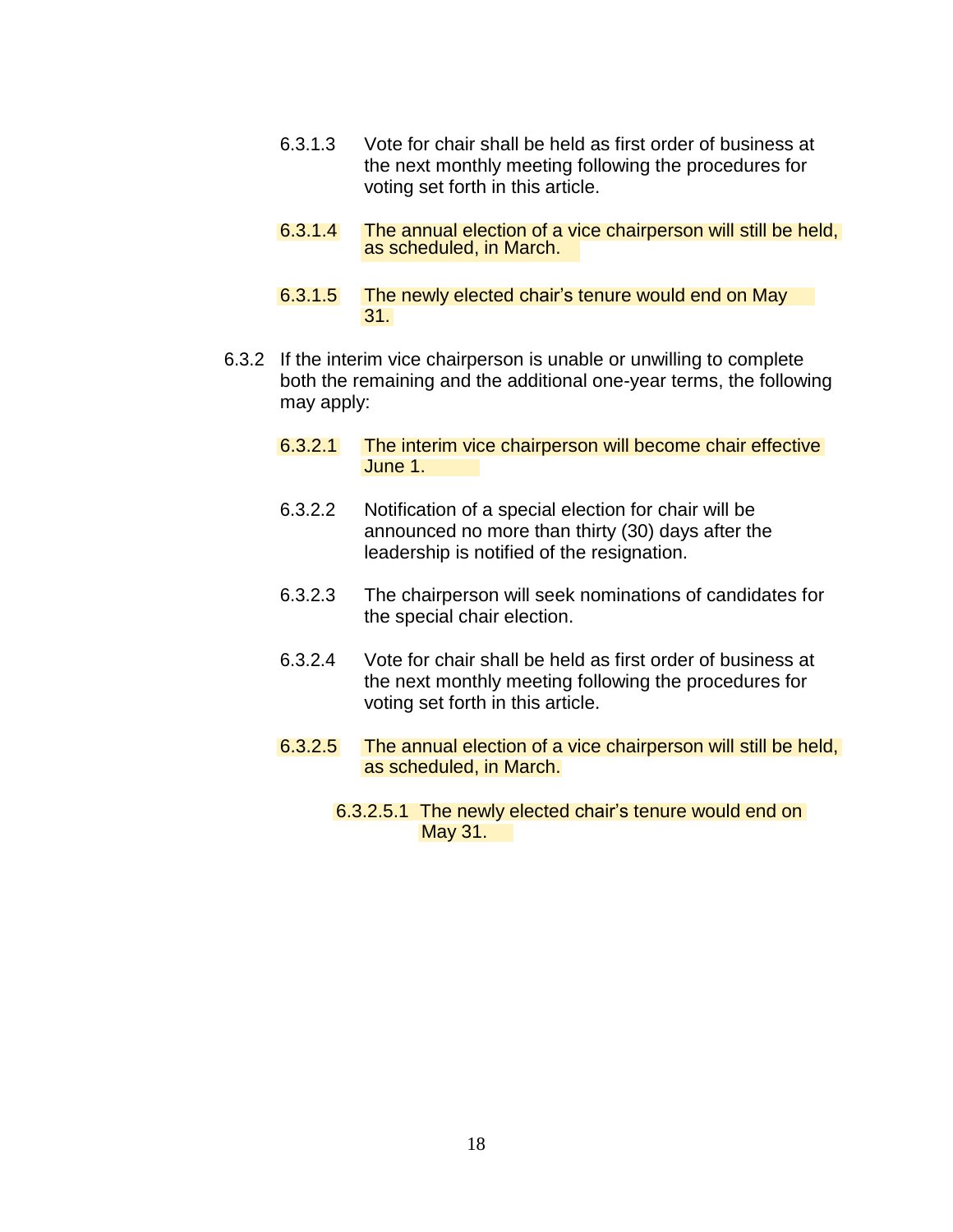## **Section V – Meetings and Business**

#### **1.0 Meetings**

- 1.1 The rules contained in the current edition of Robert's Rules of Order Newly Revised shall govern the committee in all cases to which they are applicable, and where they are not inconsistent with Purdue University Human Resources Policy V.B.6, these Operational Procedures, or any special rules of order the committee may adopt.
- 1.2 General meetings of the committee will be scheduled on the second working Tuesday of every month from 1:30 p.m. to 3:30 p.m.
- 1.3 Special meetings may be called by the Chairperson as needed. Ideally, at least a one-week notice will be given for any special meeting of the committee. Items to be considered or acted on at a special meeting shall be distributed at least two working days prior to the meeting.

#### **2.0Guests**

- 2.1 Guests are welcome to observe general committee meetings. Third year members are encouraged to invite prospective members to attend meetings. When a campus support staff member expresses interest in attending a committee meeting, the following procedure will be followed.
	- 2.1.1 The CSSAC member representing the employee's area will contact the employee to verify interest.
	- 2.1.2 The CSSAC member will contact the CSSAC chair, giving the name of the guest to be invited and to determine which month would be best suited for the visit. The CSSAC member should ensure that they would be attending the monthly meeting to which the guest will attend.
	- 2.1.3 The chair will send a memo or email to the employee (with a cc to the CSSAC member) inviting them to attend the meeting as an observer, specifying they will have no active participation; giving the date, time, and location of the meeting; and advising them that they will be contacted by the appropriate CSSAC member in advance of the meeting.
	- 2.1.4 The chair will forward the number of guests to the CSSAC secretary at least two days before the meeting.
	- 2.1.5 The CSSAC member will accompany the guest to the meeting.
	- 2.1.6 Following the meeting, the chair will send a note of appreciation to the guest, expressing the committee's hope that they have a better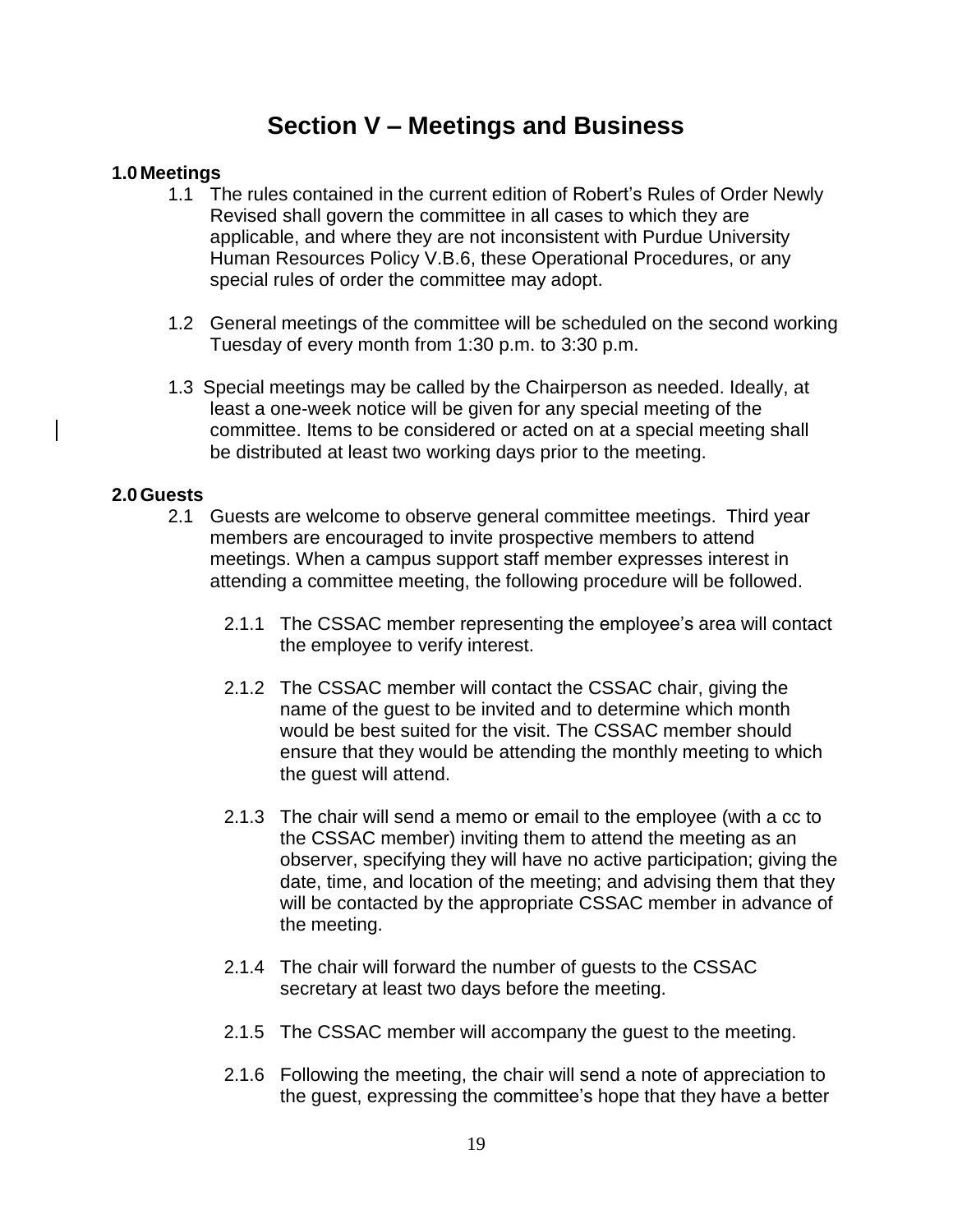understanding of the role and functions of CSSAC; asking the guest to contact any of the members if they have questions or recommendations; and encouraging them to consider membership application when appropriate for their area.

#### **3.0 Meeting Agenda**

- 3.1 Items to be included on the agenda shall be submitted to the chair at least two weeks prior to the scheduled date of the meeting.
- 3.2 The Executive Committee, in consultation with the CSSAC facilitator, will determine the agenda items and the order of presentation, based upon responses from the rest of the membership.
- 3.3 The University Officer will keep the chairperson informed of items from the University administration that should be considered as agenda items; this may be assisted through the CSSAC facilitator.
- 3.4 Agendas will be sent to the members via email sent to the membership via email at least two working days prior to the scheduled date of the meeting. Notification will be sent to all members by the secretary.

#### **4.0 Reports and Documents**

- 4.1 Items marked "For Discussion Only" will not be voted on until the next scheduled meeting. The second time an item comes before the committee is shall be marked as "for Action."
	- 4.1.1 If an item is marked "For Discussion Only" and is not amended in any way, the item may be accepted for action by a majority vote of the members of the committee.
	- 4.1.2 Items indicated "For Action" may be amended and acted upon by simple majority vote.

#### **5.0 Voting**

- 5.1 The voting membership is defined as the appointed representatives of the schools and administrative units, as defined by V.B.6.
- 5.2 To vote, members need to be present at the meeting in which the vote will take place. If both primary and secondary regional campus representatives are present, only the primary representative's vote will be counted. If the primary representative is not present, the secondary representative may vote.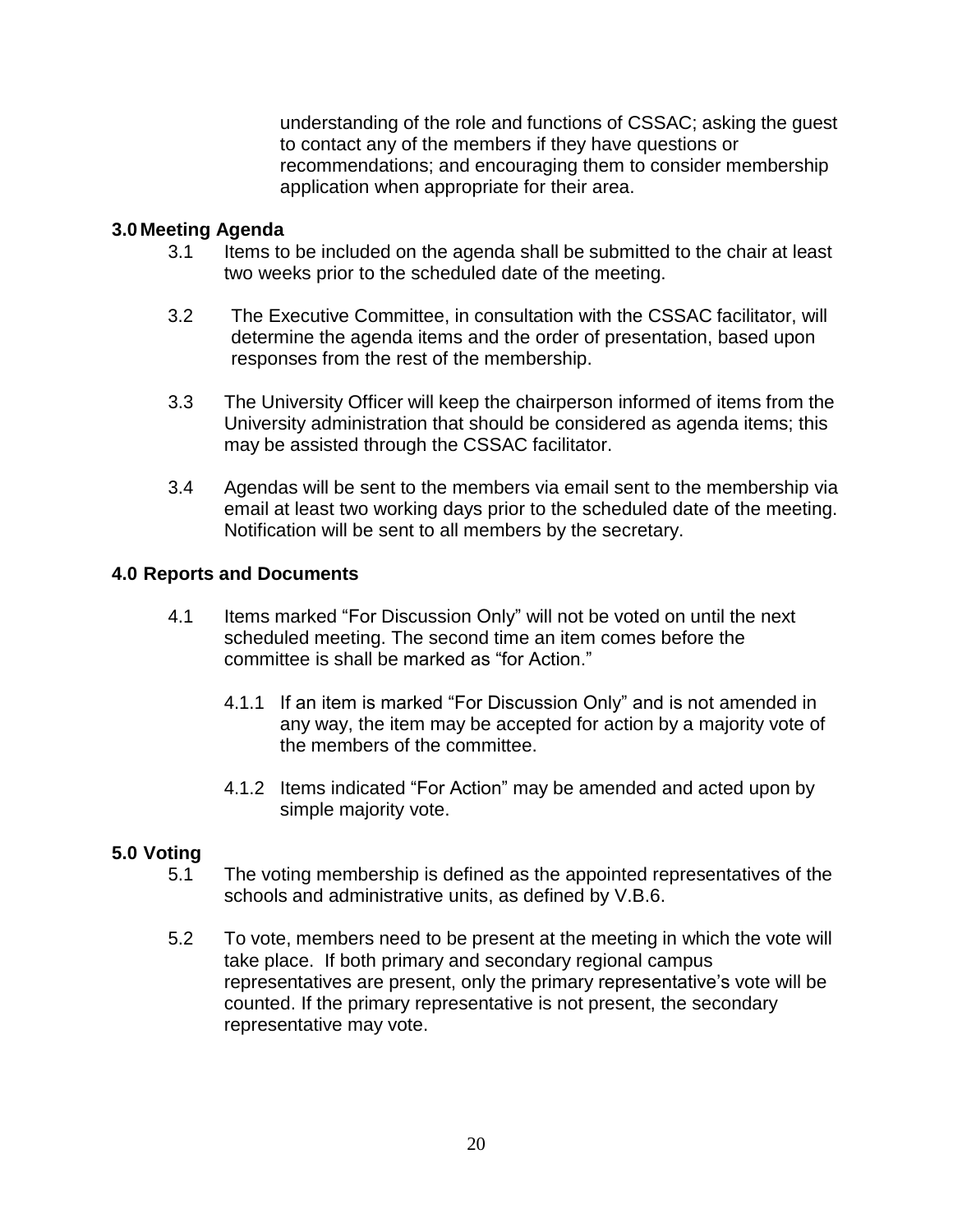- 5.3 In order for a vote of the committee to be taken, a quorum must be present. A simple majority of the voting membership shall constitute aquorum.
- 5.4 Decisions of the committee shall be determined by a majority vote of committee members present. When a majority vote is not apparent through a voice vote, the Chair will call for a vote by a show of hands.
- 5.5 Any committee member may request that the vote on any issue be taken by secret ballot. This request will be granted without debate.

#### **6.0 Communicating with Colleagues**

- 6.1 CSSAC will use a variety of vehicles to communicate regularly with the people it represents.
	- 6.1.1 CSSAC will communicate website updates and changes as needed to the CSSAC Facilitator.
	- 6.1.2 A written newsletter or update, representing a dialogue in installments between CSSAC and the areas it represents, will be sent out at regular intervals as deemed appropriate.
	- 6.1.3 Face to face contact and informal, impromptu conversations between CSSAC representatives and their colleagues will be the primary conduit for delivering information and receiving feedback.
	- 6.1.4 Formal surveys will be used from time to time to help CSSAC understand or illustrate issues important to, or impacting on, staff. Data derived from surveys will be used internally to guide committee leadership. In some cases, it may be appropriate to summarize and deliver information gathered in surveys to the University administration.
	- 6.1.5 Communications sub-committee social media rules:

#### **Purdue "Voice" and Brand**

When writing content for social media please use the Purdue "Voice and Tone." Please visit<https://marcom.purdue.edu/our-brand/voice/> to familiarize yourself with this before writing for social media.

Similarly, when creating visual content, it is important to make sure that you follow the visual guidelines set by Marketing & Media. https://marcom.purdue.edu/our-brand/visual-language-guideline/

#### **Copyright**

Use of other images, video, or music must be used with caution. The use of copyrighted materials could cause trouble for our accounts and for the committee. Please be sure to use royalty free, commercial use approved materials.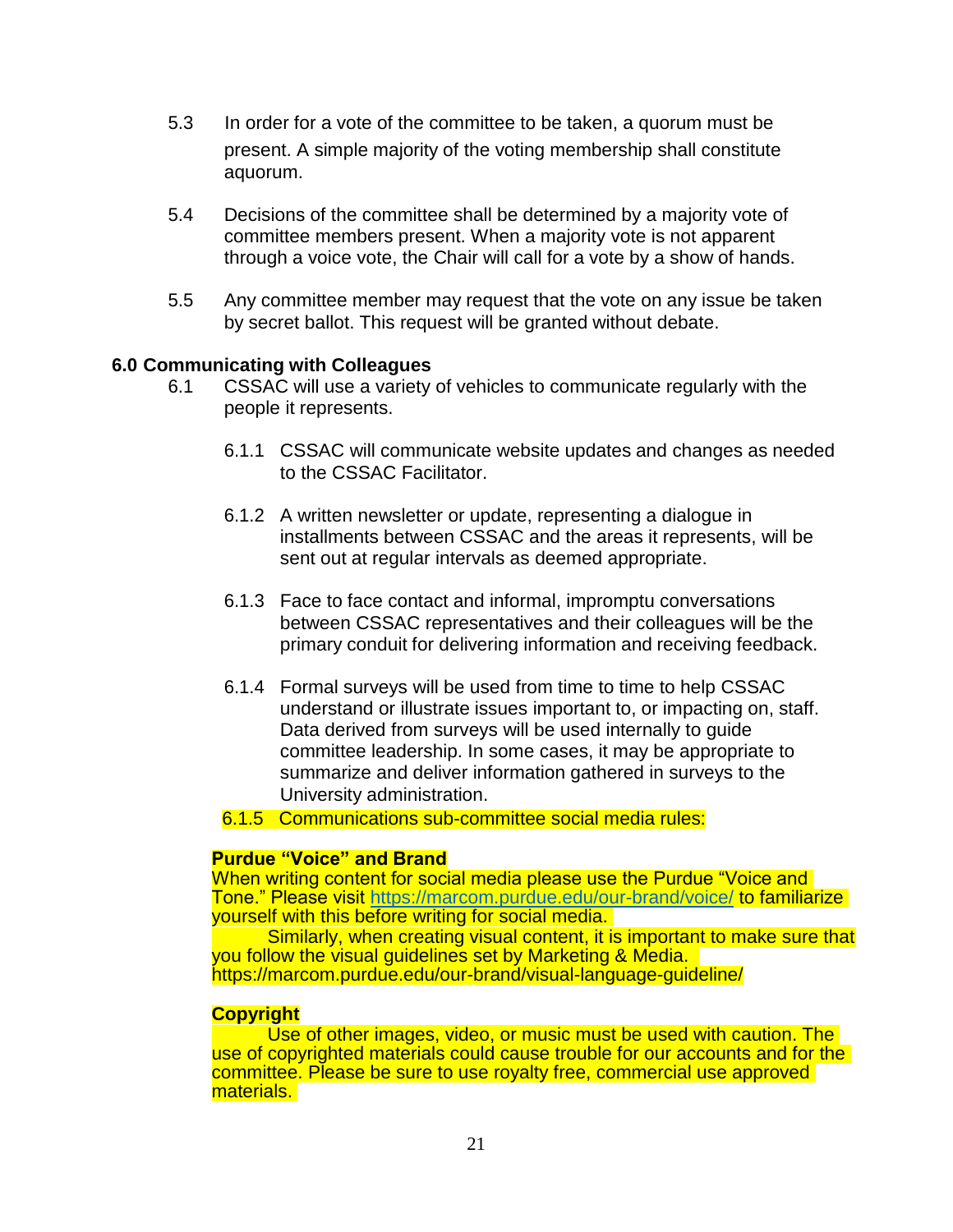Purdue offers a library of campus related images that can be found at <https://www.purdue.edu/discoverypark/resources/toolkit/photos.php>

Pexels.com is a great source for other images and videos.

<https://mixkit.co/free-stock-music/> is an excellent source for stock music that can be used for any project.

#### **Inclusivity**

It is important that we keep inclusiveness in mind when we post and respond to posts on our social media accounts. When interacting with the public or creating posts please keep the following suggestions in mind:

- Use inclusive pronouns (they/them/theirs/folks)
- Don't make assumptions about gender, race, experience, or ability
- Avoid gender or race-specific emojis
- Feel free to share your preferred pronouns
- Use title case for hashtags—it makes them more legible for screen readers
- Provide descriptive captions for images
- Be thoughtful about representation

#### **Appropriate Content**

Content should refrain from anything that may be construed as offensive, and should be relevant to Purdue support staff, the Purdue community, or designed as a way to engage our followers in order to drive awareness and visibility of our social media accounts.

#### **Posting Times**

Be sure to post during times when our followers are actively online. Facebook and Twitter have analytical tools that provide information about when followers are usually online. Be sure to take advantage of the tools provided by social media platforms that give us data regarding when our followers are on social media.

Historically our followers have been somewhat active during the normal business hours of 8-5, Monday through Friday, with activity reaching a peak around the end of the business day. Posts that keep this schedule in mind will likely get more interaction and reach more people.

#### **Posting Frequency**

Using a content management site (like Hootsuite.com) that allows scheduling of future posts on social media pages like Twitter and Facebook, it is important to make sure that there are always at least one or two posts in the queue for posting in the near future. If a member of the subcommittee logs in to the site and sees that the schedule is empty it is important to come up with content to post.

The responsibility of posting should be shared so that if one member is not able to post another member can take care of it. All members responsible for posting should be logging in to the content management site at least once per week to schedule content if possible.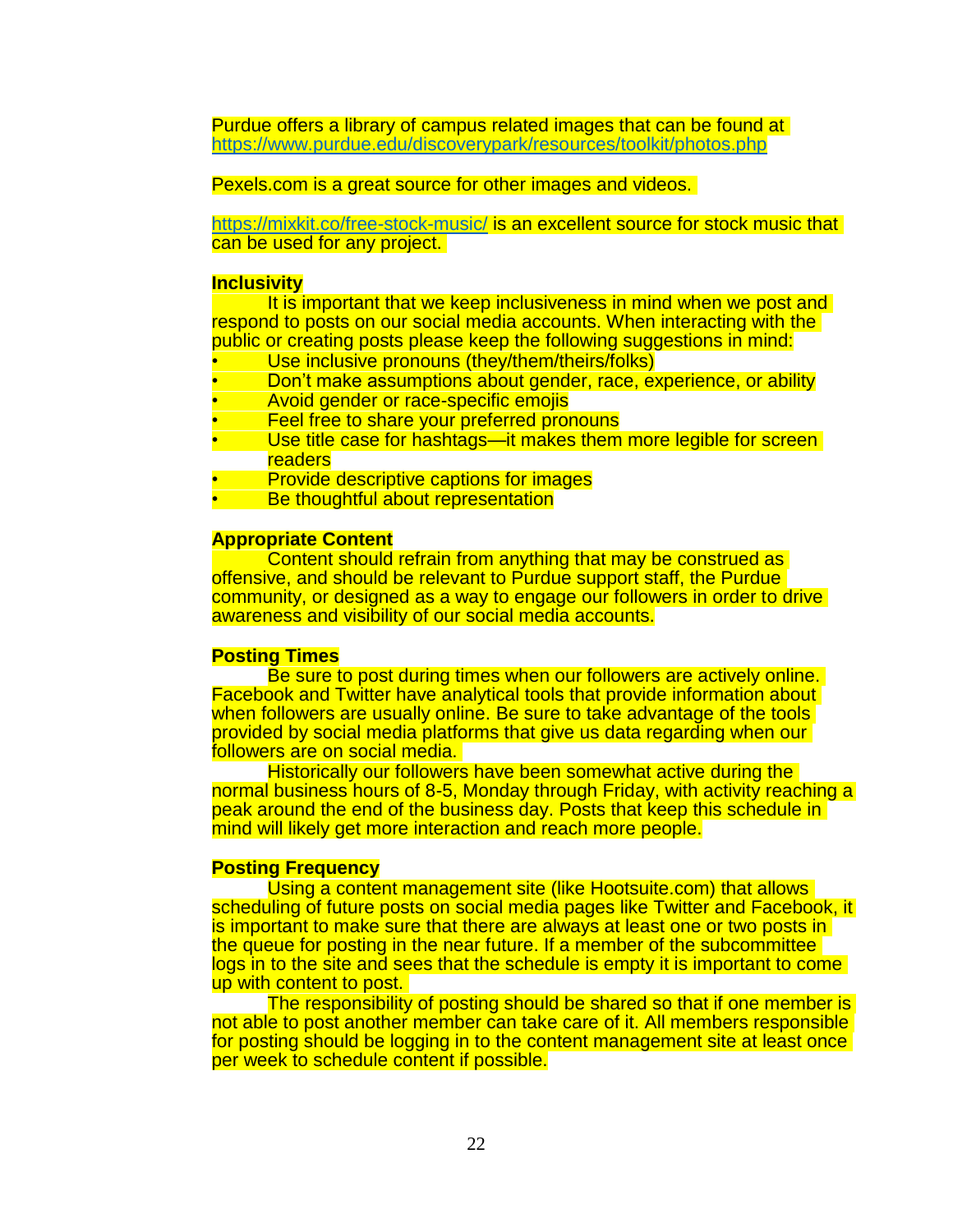#### **7.0 Amendments to Governing Documents**

7.1 The Executive Committee shall review the CSSAC Operational Procedures and update them as needed, normally every three (3) to five (5) years.

7.2 Amendments to the CSSAC operational procedures shall be:

- Consistent with V.B.6;
- Reviewed and approved by the CSSAC Executive Committee;
- Adopted by a majority vote of the CSSAC membership.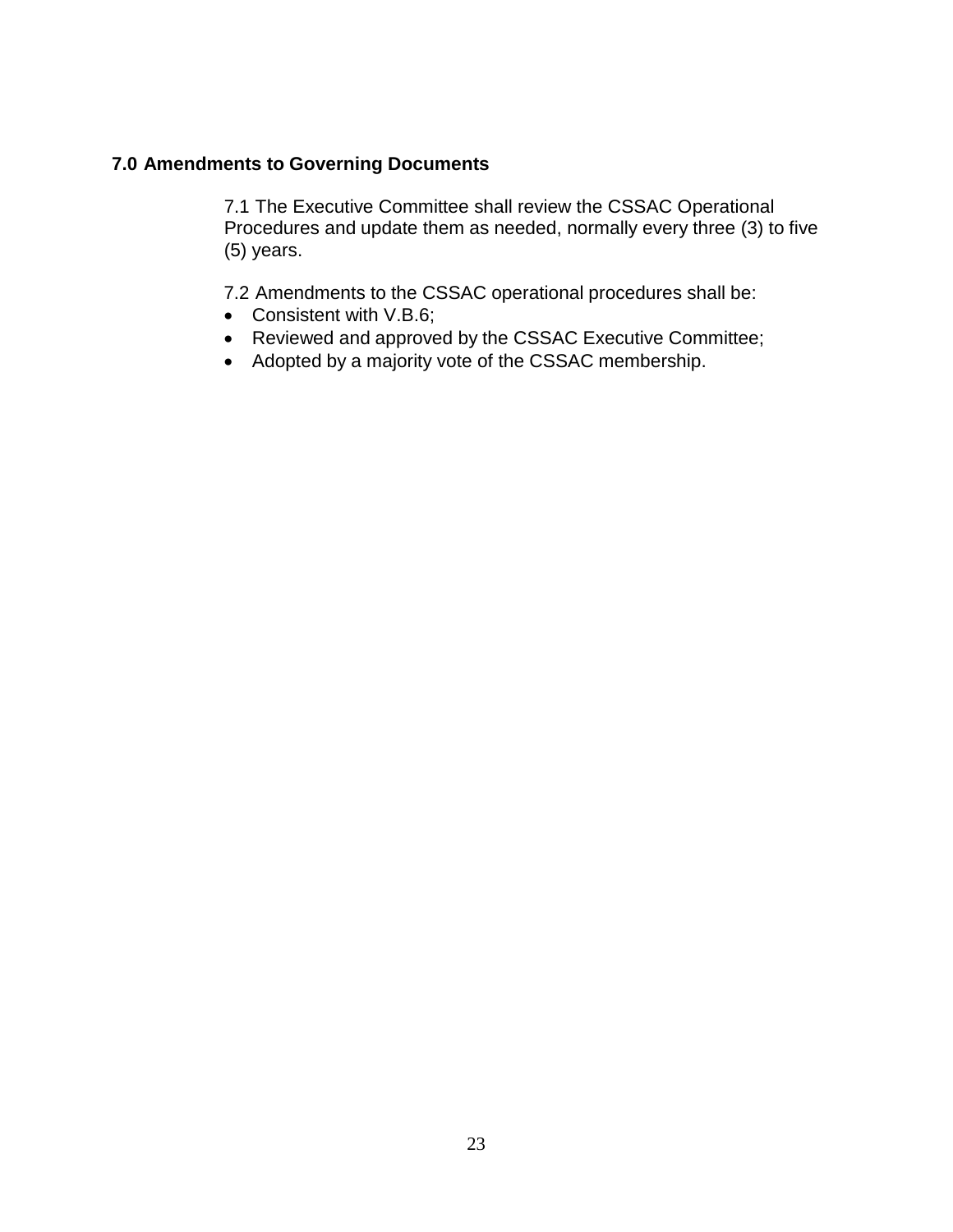# **APPENDIX A**

## **CSSAC ORGANIZATIONAL STRUCTURE**

# **Areas of Representation**

| <b>Administration</b>          | <b>Resource Support</b>                                                                                 |
|--------------------------------|---------------------------------------------------------------------------------------------------------|
| Administrative operations      | Finance<br>(Accounting, Business Management, Treasury)                                                  |
| <b>Operations Support</b>      | <b>Health Services</b><br>(Clinical, Veterinary Services)                                               |
|                                | <b>Human Resources</b><br>(Benefits)                                                                    |
| <b>Facilities</b>              | <b>Information Technology</b><br>(IT Engineering/Development, IT Support)                               |
| <b>Building and Facilities</b> | <b>Learning Support</b><br>(Early Childhood Instruction, Instruction)                                   |
| <b>Dining Services</b>         | Research<br>(Research Operations, Researchers)                                                          |
| <b>Farm Operations</b>         | Safety<br>(Campus Safety, Environmental Health, Fire, Police)                                           |
| Grounds                        | <b>Academic and Student Affairs</b><br>(Library Services)                                               |
| Maintenance & Utilities        | <b>Communications and Engagement</b><br>(Creative Arts and Visual Design, Event Planning,<br>Extension) |
| <b>Power Plant</b>             |                                                                                                         |
| Transportation                 |                                                                                                         |
|                                |                                                                                                         |
| <b>Regional Campuses</b>       |                                                                                                         |
| <b>Purdue North West</b>       |                                                                                                         |
| <b>Purdue Fort Wayne</b>       |                                                                                                         |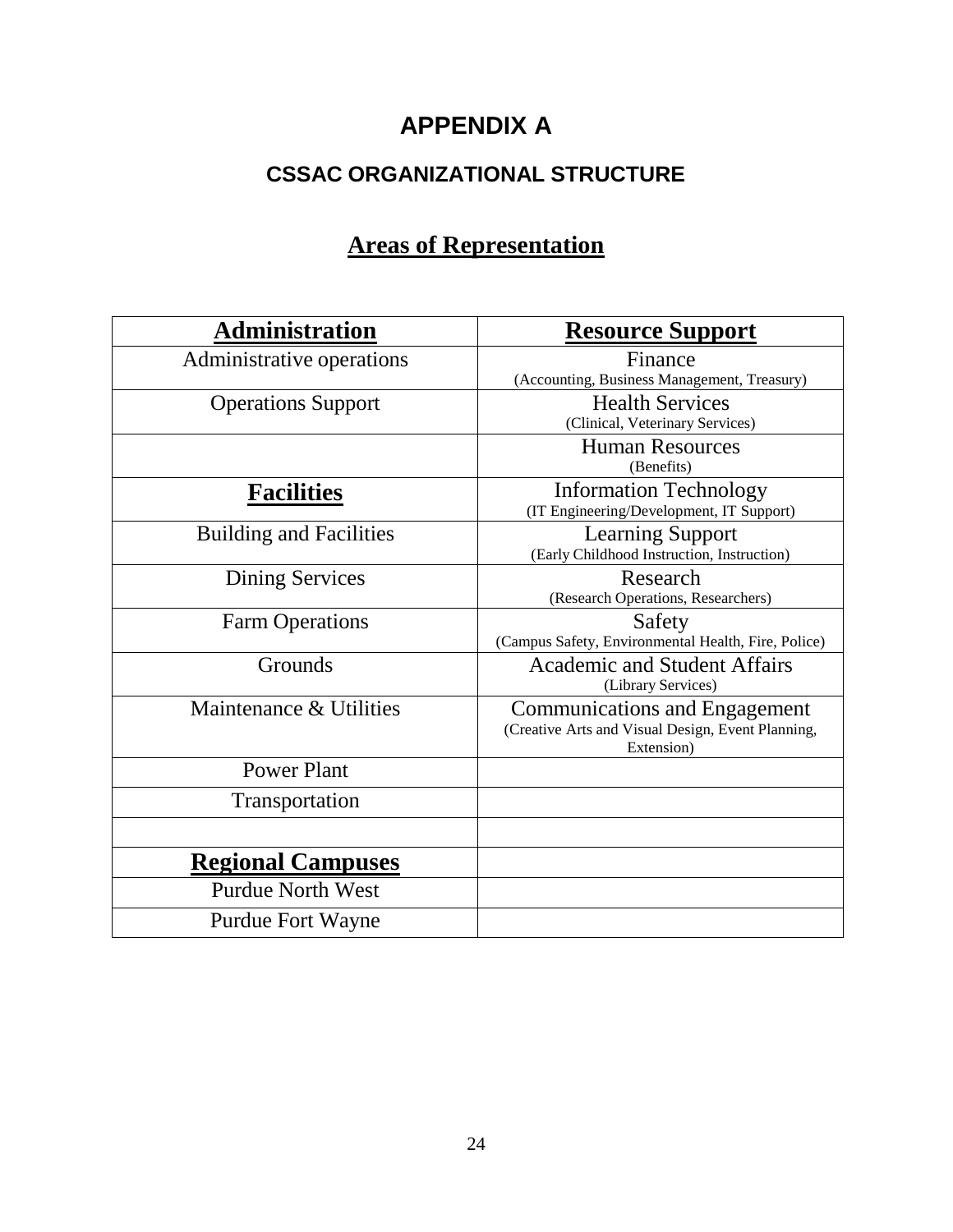# **APPENDIX B**

## **PREPARATION and DISTRIBUTION OF THE CSSAC MINUTES**

- 1. Human Resources will provide a secretary who will record and type the CSSAC minutes.
- 2. The Human Resources secretary will make a draft copy for distribution to the CSSAC members for approval prior to the next meeting.
- 3. Following approval, the Human Resources facilitator will make final copies and email/distribute to the CSSAC members and any designated administration list as well as post to SharePoint site.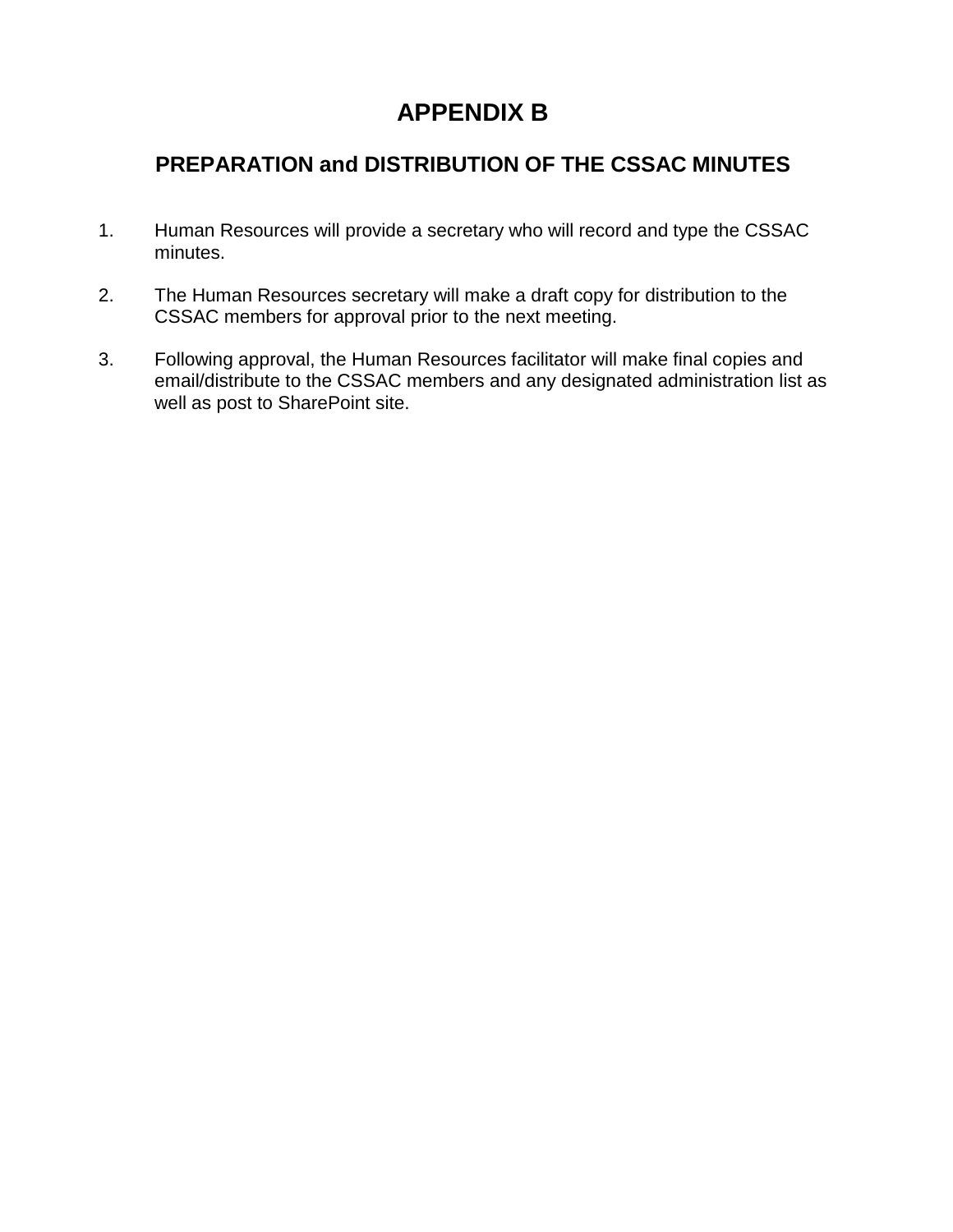# **APPENDIX C**

### **PROCEDURES FOR SUBMITTING PROPOSALS TO THE ADMINISTRATION**

- 1. Any proposal or recommendation will be put forth in writing by the CSSAC Chair to the Vice President for Human Resources. The CSSAC facilitator may assist this effort.
- 2. The Vice President for Human Resources may request to meet with the CSSAC leadership and facilitator.
- 3. The Vice President for Human Resources will forward the proposal or recommendation to the Treasurer and Chief Financial Officer (CFO)
- 4. Once a response is received from the Treasurer and CFO, the Vice President for Human Resources shall respond to the CSSAC and initiate appropriate action to implement recommendations, form a task force to further review, or to close the proposal.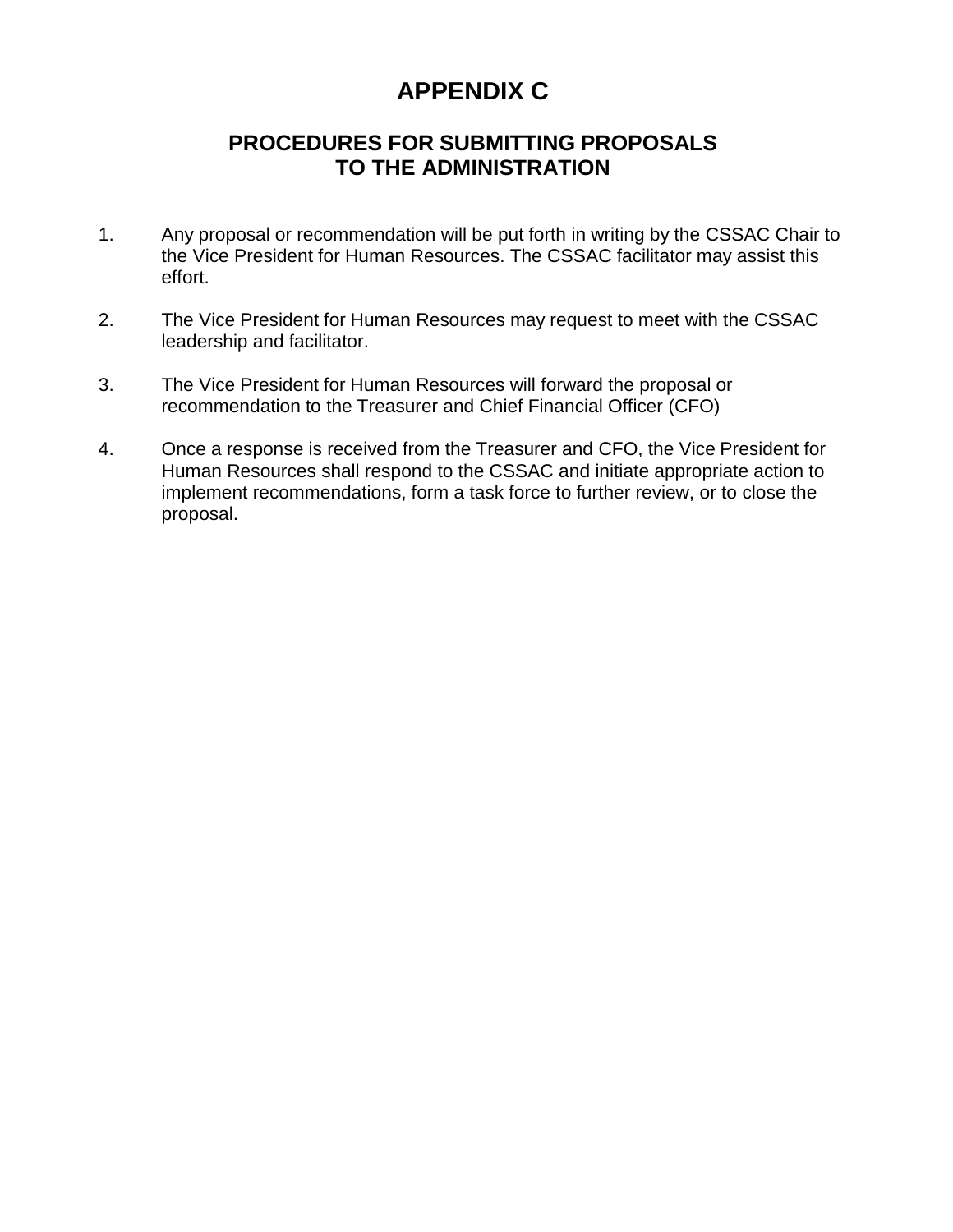# **APPENDIX D**

### **CSSAC STANDING SUBCOMITTEES**

#### 1. Communications

The Communications Subcommittee works with the other CSSAC subcommittees to ensure important information is effectively communicated to all campus support staff. Responsibilities include establishing guidelines and specifications for brochures and fliers and assessing the overall effectiveness of communication efforts across subcommittees.

Additionally, the Communications Subcommittee is responsible for organizing, designing and writing *The Campus Connection*, the CSSAC newsletter, and providing it to all Purdue West Lafayette support staff members. This Subcommittee will also maintain the social media presence for CSSAC.

#### 2. Executive

The Executive Subcommittee conducts the membership drive, interviews, recommends new members, develops and conducts orientation, and fills vacancies that may occur throughout the year. The Vice President for Human Resources shall make formal appointments based upon recommendations of this subcommittee. This subcommittee provides a confidential email/mail service for campus support staff to address concerns, problems, or suggestions. Each submission may receive a confidential, personal reply.

#### 3. Professional Development

Professional Development focuses on establishing employee and dependent grants from the monies collected throughout the year from designated athletic events, vending machine sales and employee contributions. This subcommittee will oversee the administration and selection of the annual Excellence Awards.

#### 4. Purdue Employees Activity Program (PEAP)

The PEAP Subcommittee plans and sponsors trips and events to various locales and/or functions, which may be of interest to the staff of the University.

#### 5. University Relations

The University Relations Subcommittee charge is to engage with stakeholders across campus i.e. MaPSAC, Higher Administration. In addition, this subcommittee will oversee the organization of the resource fair along with facilitating information sessions across campus.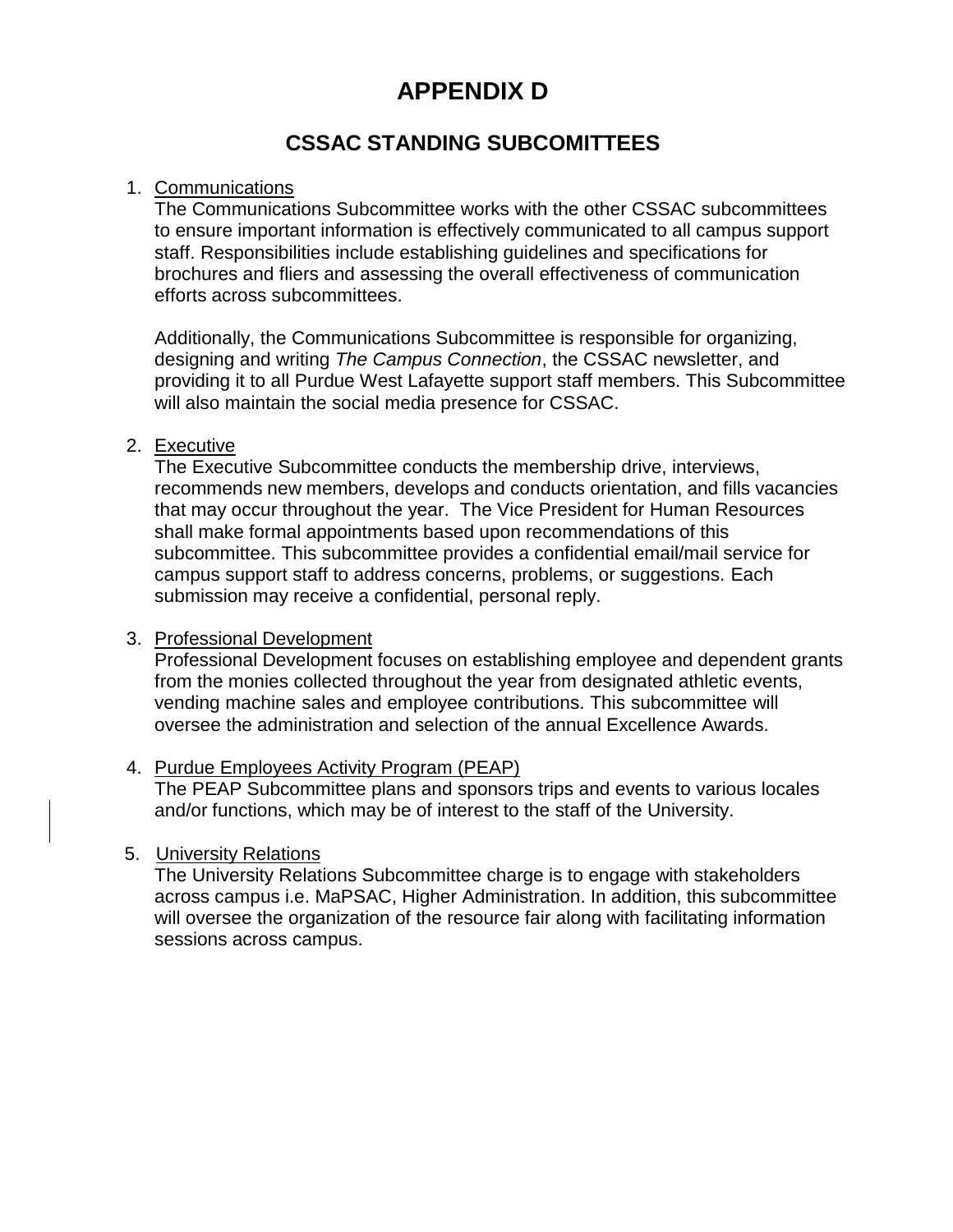\*\*Review these

## **APPENDIX E**

## **UNIVERSITY COMMITTEES WITH CSSAC REPRESENATION**

Decision making powers shall vary within these committees, depending upon the authority delegated by the University administration. Their decisions or recommendations are forwarded to the appropriate administration. Representatives shall share monthly minutes and mid-year and year-end reports with the CSSAC.

- 1. Advisory Committee on Equity Members of this group are called in times of need to serve on a three-person panel to advise a Chancellor, a Dean of Students, or the Director of the Office of Institutional Equity in regards to Purdue's Procedures for Resolving Complaints of Discrimination and Harassment. Members of this committee need not be members of MaPSAC.
- 2. College of Engineering Dean's Staff Advisory Council Provides a voice to the broad issues related to staff within the CoE.
- 3. Eudoxia Girard Martin Award Evaluates nominations and selects the recipient based on specific criteria established for the award.
- 4. Healthy Boiler Committee Works toward a comprehensive review of services at both the Center for Healthy Living (CHL) and Purdue University Student Health (PUSH). Among other aspects, it examines whether there is potential to integrate and/or share services. Revised goals: • Focus on overall wellbeing of faculty and staff, including mental, physical, social and financial wellbeing. • Validate branding and messaging of the Healthy Boiler wellness program • Provide health and wellness activity review and feedback. • Drive engagement of faculty and staff with programs.
- 5. Recreation & Wellness Advisory Board The purpose of the Board is to advise Recreation & Wellness (RecWell) on matters relating to the overall operation of the RecWell facilities and programs. The Board shall recommend activities, services, policies and facilities that represent the expressed needs of students and faculty/staff of Purdue University. The Recreation & Wellness Director, with recommendations from the Board, shall interpret and establish the Recreation & Wellness' policies, mission and goals.
- 6. Regional Campus CSSAC Committee Members from each regional campus attending and report the activities of their respective CSSAC committees.
- 7. Retirement Investment Planning Committee The Retirement Plan Committee was established in 2011 with the implementation of a new retirement platform tier structure and investment options for the University's defined contribution retirement plans. The Retirement Committee provides oversight to the investment options, tier structure and costs. It recommends (as needed) changes to the defined contribution retirement plan investment policy, the selection of a record keeper, consultants or other services in support of the defined contribution retirement programs.
- 8. Spring Fling Committee Plans, coordinates, produces, and ensures that the annual Spring Fling event goes according to schedule.